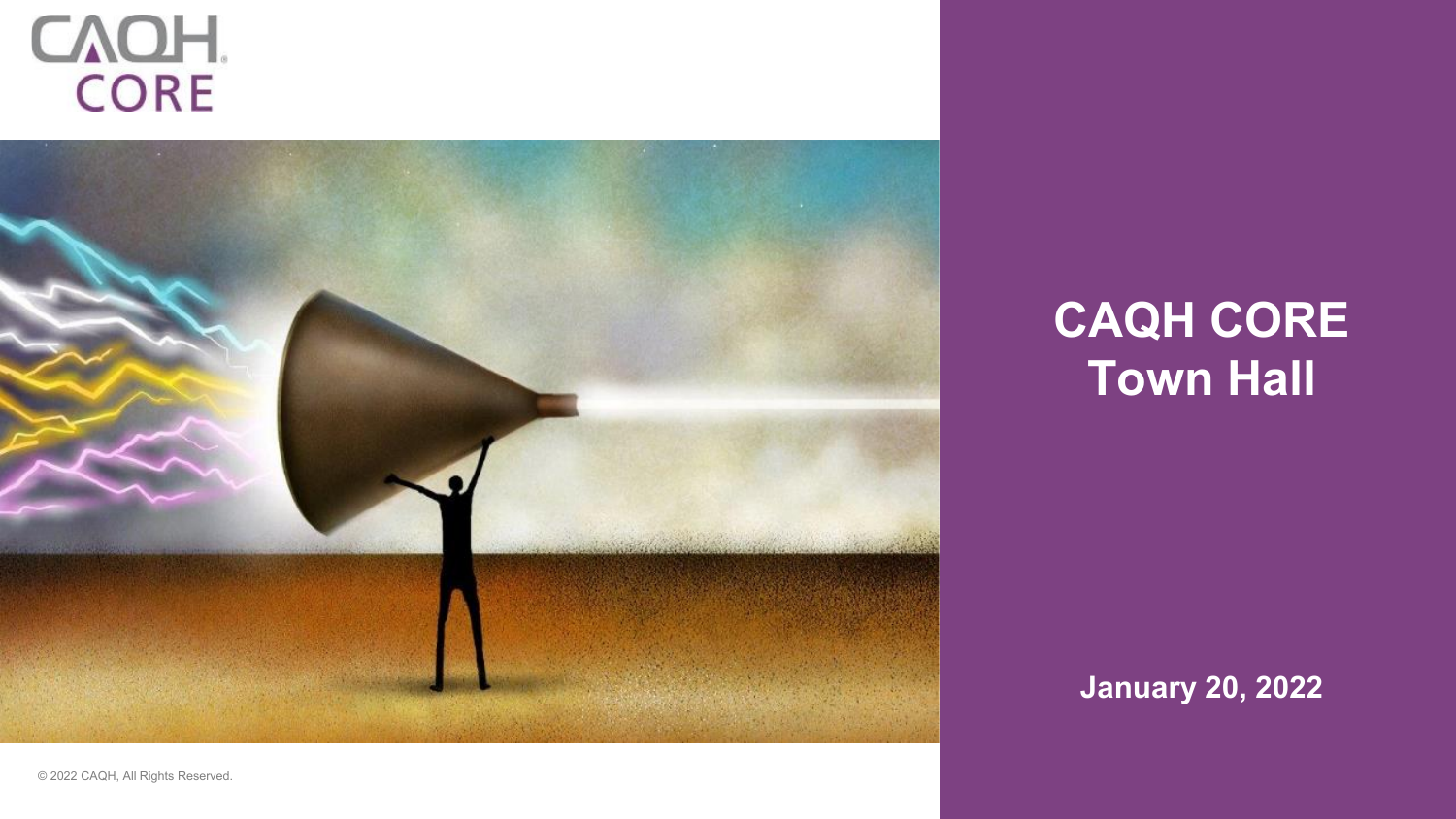

- **2022 CAQH CORE Priorities and Goals**
- **Spotlight:**
	- **Draft Updated CAQH CORE Infrastructure Rules**
	- **Draft Updated CAQH CORE Eligibility & Benefits Data Content Rule**
	- **Draft New CAQH CORE Attachments Operating Rules**
- **Advanced Explanation of Benefits**
- **Pilot and Measurement Initiatives**
- **Q&A**

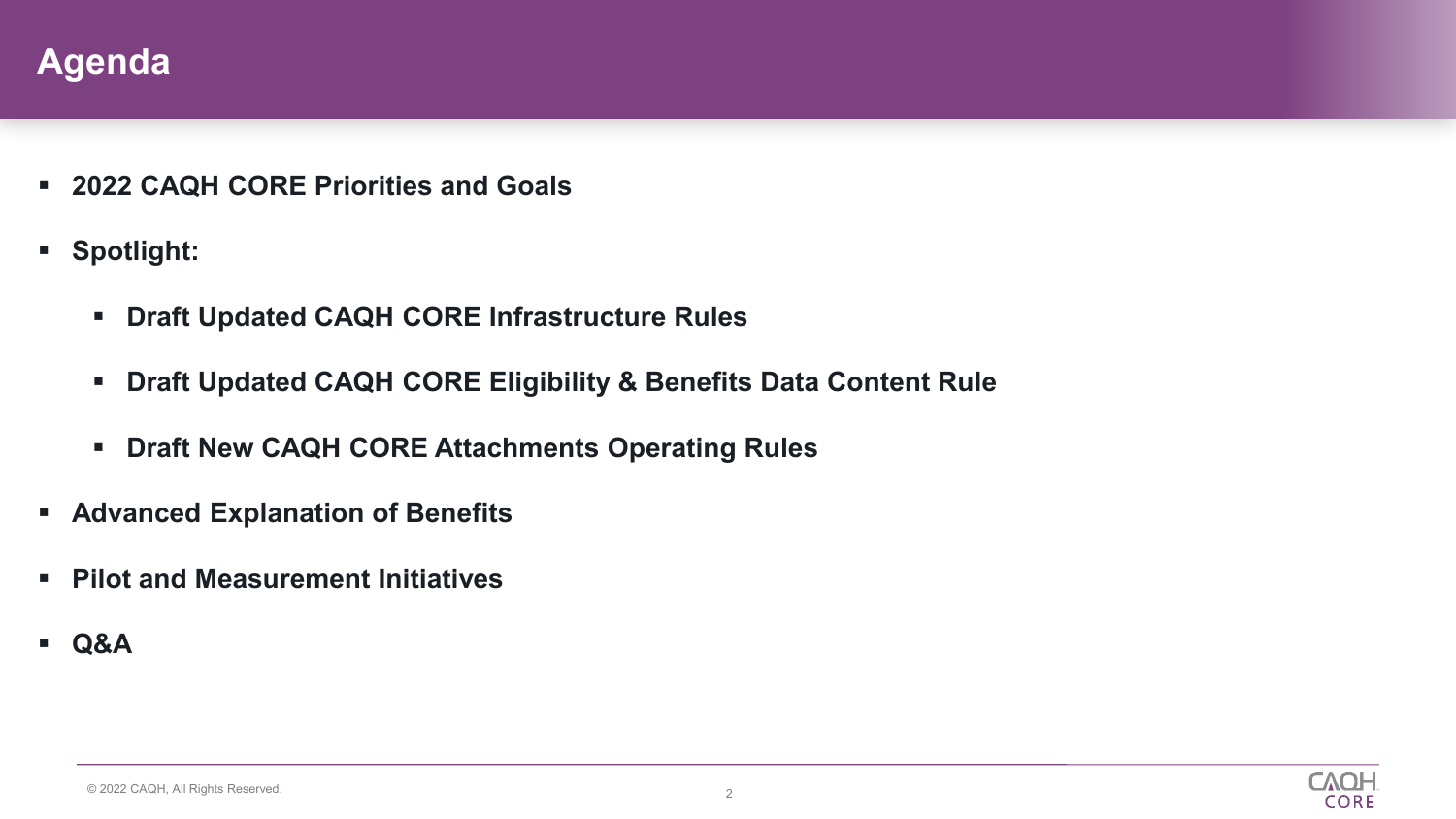### **Logistics** *Presentation Slides and How to Participate in Today's Session*

- Accessing webinar materials
	- You can download the presentation slides now from the "Handouts" section of the GoToWebinar menu.
	- You can download the presentation slides and recording at [www.caqh.org/core/events](http://www.caqh.org/core/events) after the webinar.
	- A copy of the slides and the webinar recording will also be emailed to all attendees and registrants in the next 1-2 business days.
- Questions can be submitted *at any time* using the **Questions panel on the GoToWebinar dashboard.**

#### **Download the Slides Now**



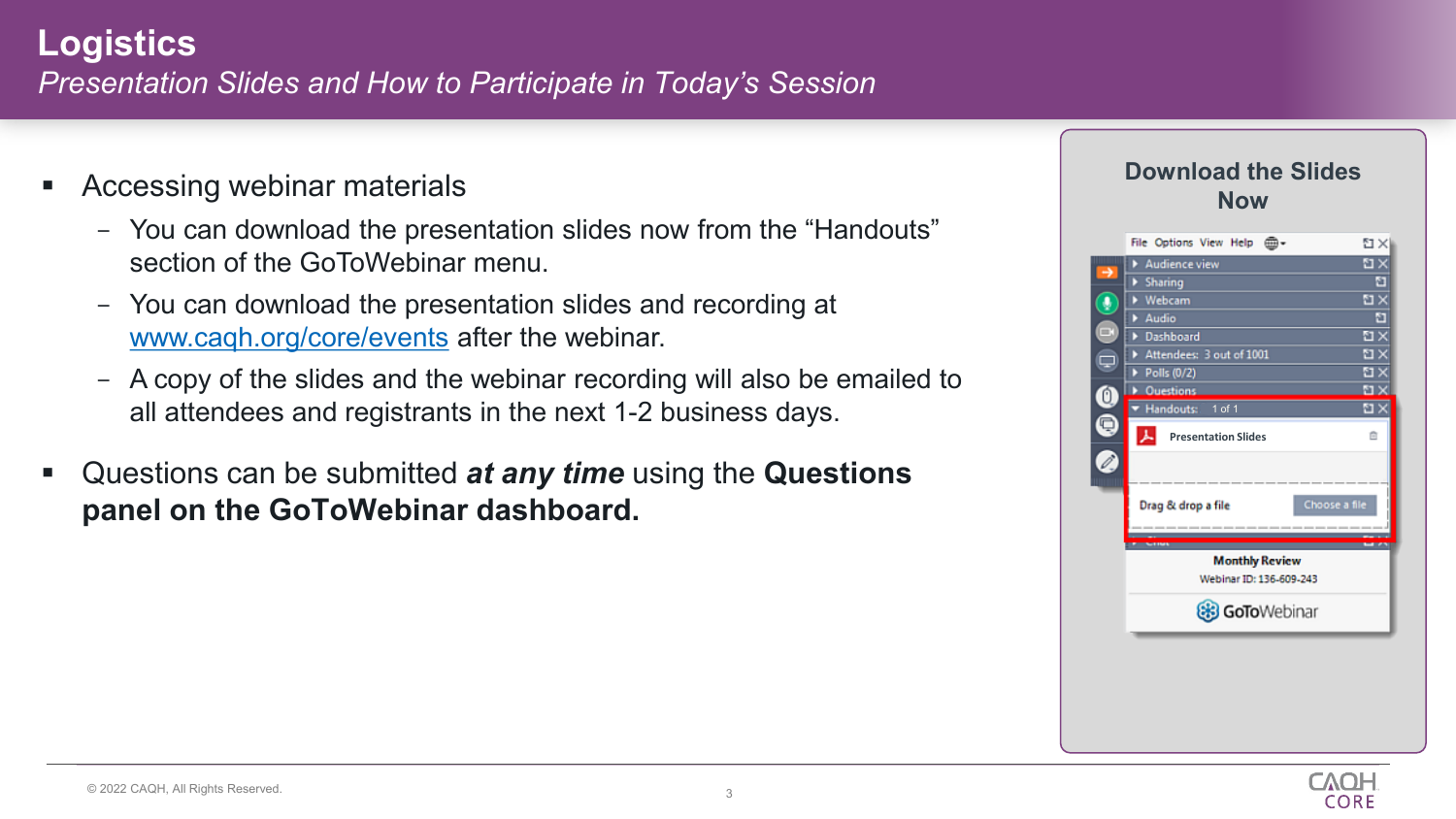### **CAQH CORE Mission/Vision & Industry Role**

Industry-led, CAQH CORE Participants include healthcare providers, health plans, vendors, government entities, associations and standard-setting organizations. Health plans participating in CAQH CORE represent **75 percent of the insured US population.**

- **MISSION** Drive the creation and adoption of healthcare operating rules that **support standards**, **accelerate interoperability and align administrative and clinical activities** among providers, payers and consumers.
	- **VISION** An **industry-wide facilitator** of a trusted, simple and sustainable healthcare data exchange that evolves and aligns with market needs.
- **DESIGNATION** CAQH CORE is the **national operating rule author to improve the efficiency, accuracy and effectiveness of industry-driven business transactions.** The Department of Health and Human Services (HHS) designated CAQH CORE as the author of national operating rules for the HIPAA-covered administrative transactions.
- **INDUSTRY ROLE** Develop business rules to help industry effectively and efficiently use electronic standards while remaining technology- and standard-agnostic.



**CAQH CORE BOARD**  **Multi-stakeholder.** Members include health plans, providers (some of which are appointed by associations such as the AHA, AMA, MGMA), vendors, and government entities. Advisors to the Board include SDOs (X12, HL7, NACHA, NCPDP) and WEDI.

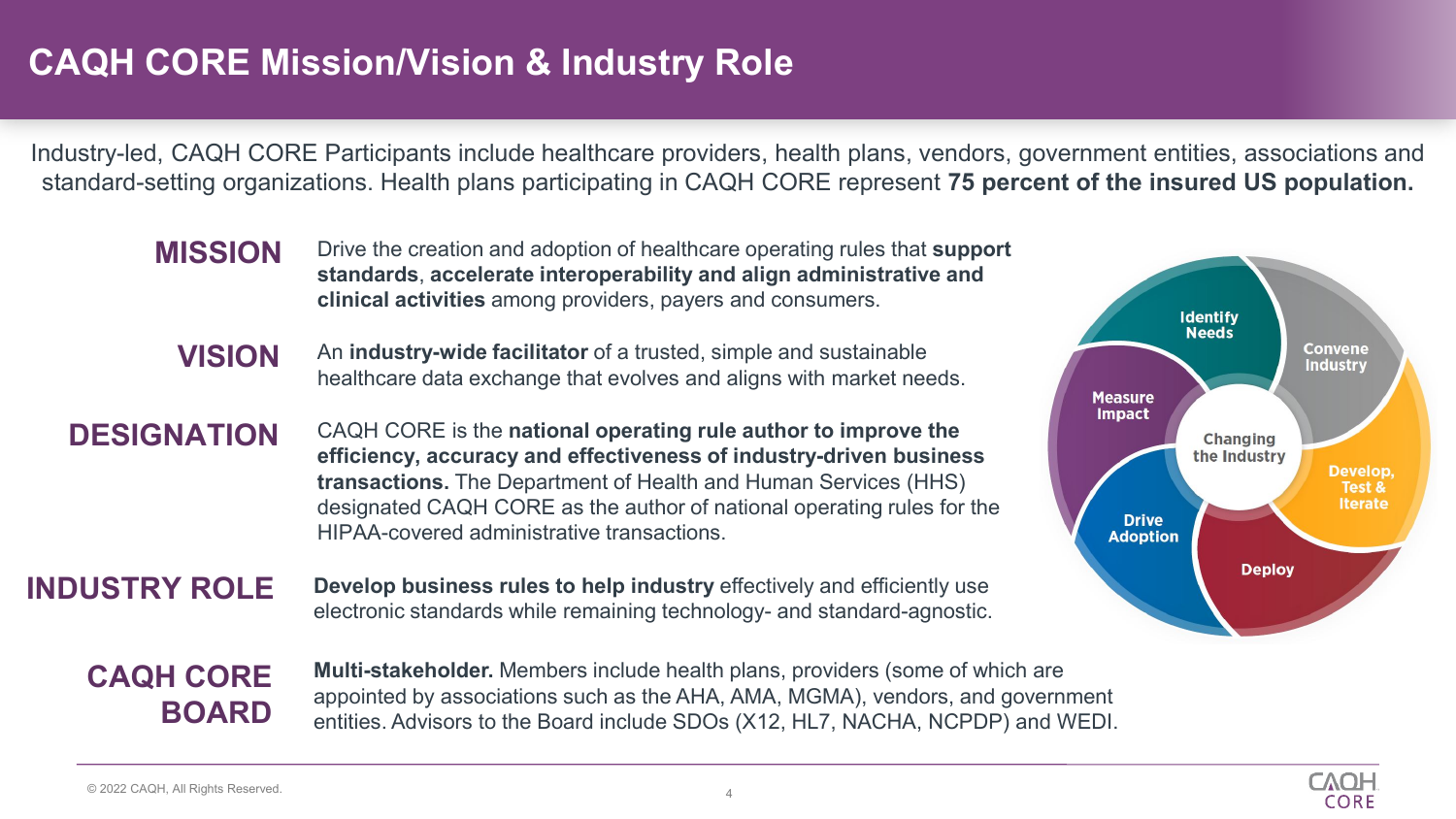## **2022 CAQH CORE Priorities and Goals**

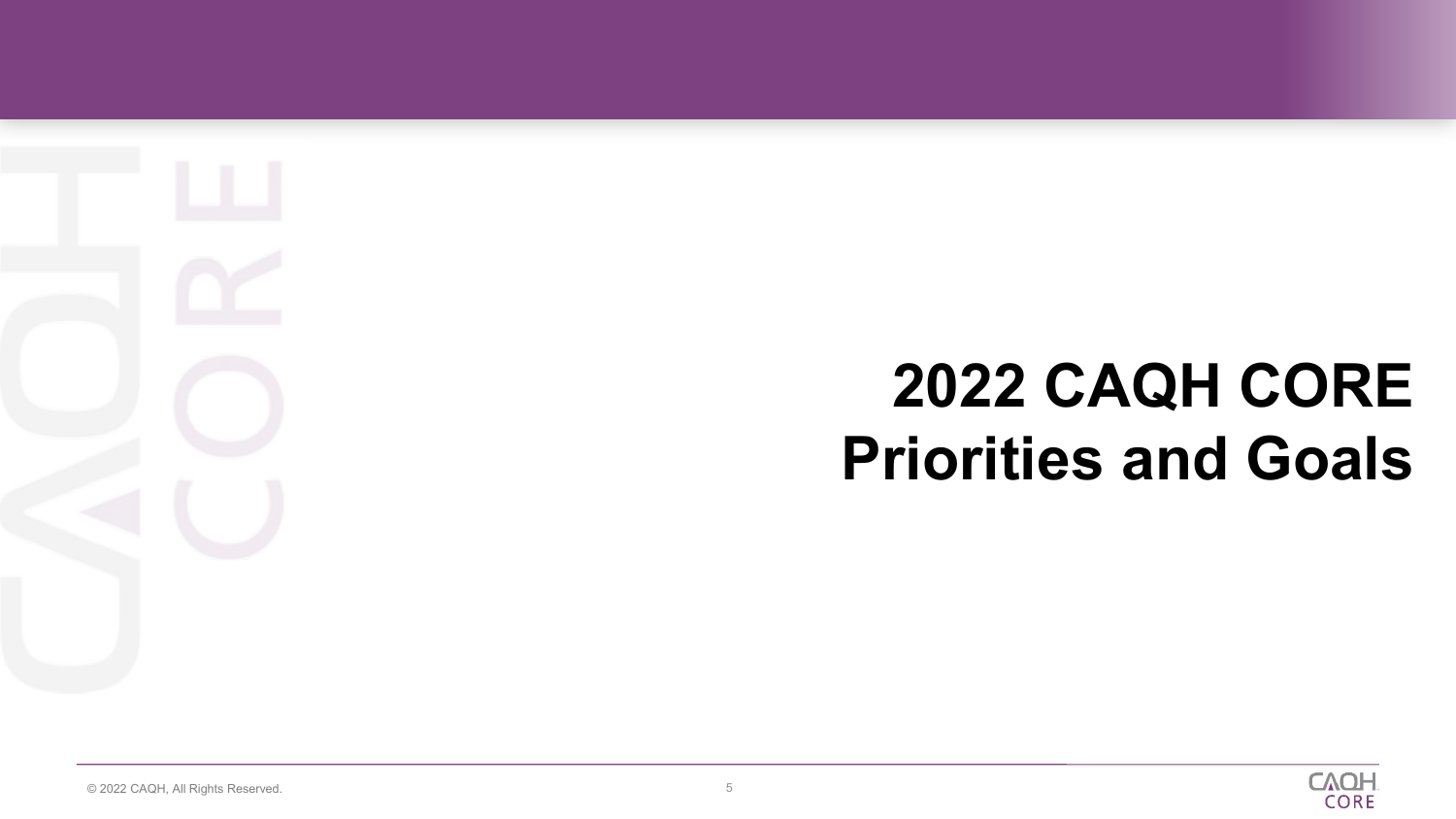### **Participant Survey Results Inform 2022 Roadmap**

**What business processes should CAQH CORE prioritize for operating rule development in 2022?**



**CVOF CORE** 

- CAQH CORE collects feedback from the CAQH CORE Participating Organizations and broader industry through multiple methods:
	- CAQH CORE Participant Survey on 2022 Priorities (August 2021)
	- Education session polling questions
	- Feedback during rule development activities
	- Monitoring of industry activities and discussions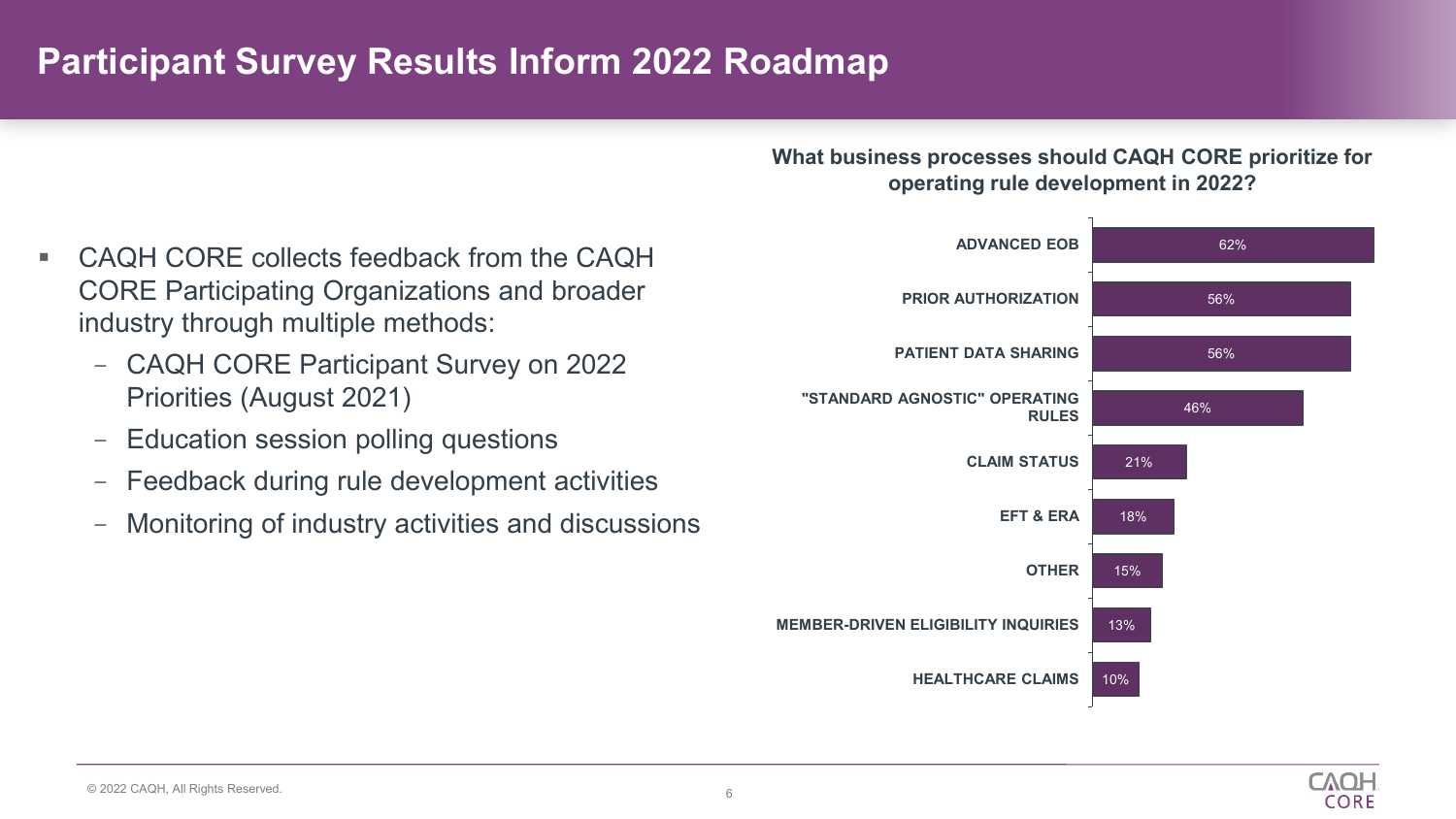### **Are there Additional Topics you would like CAQH CORE to prioritize in 2022?**



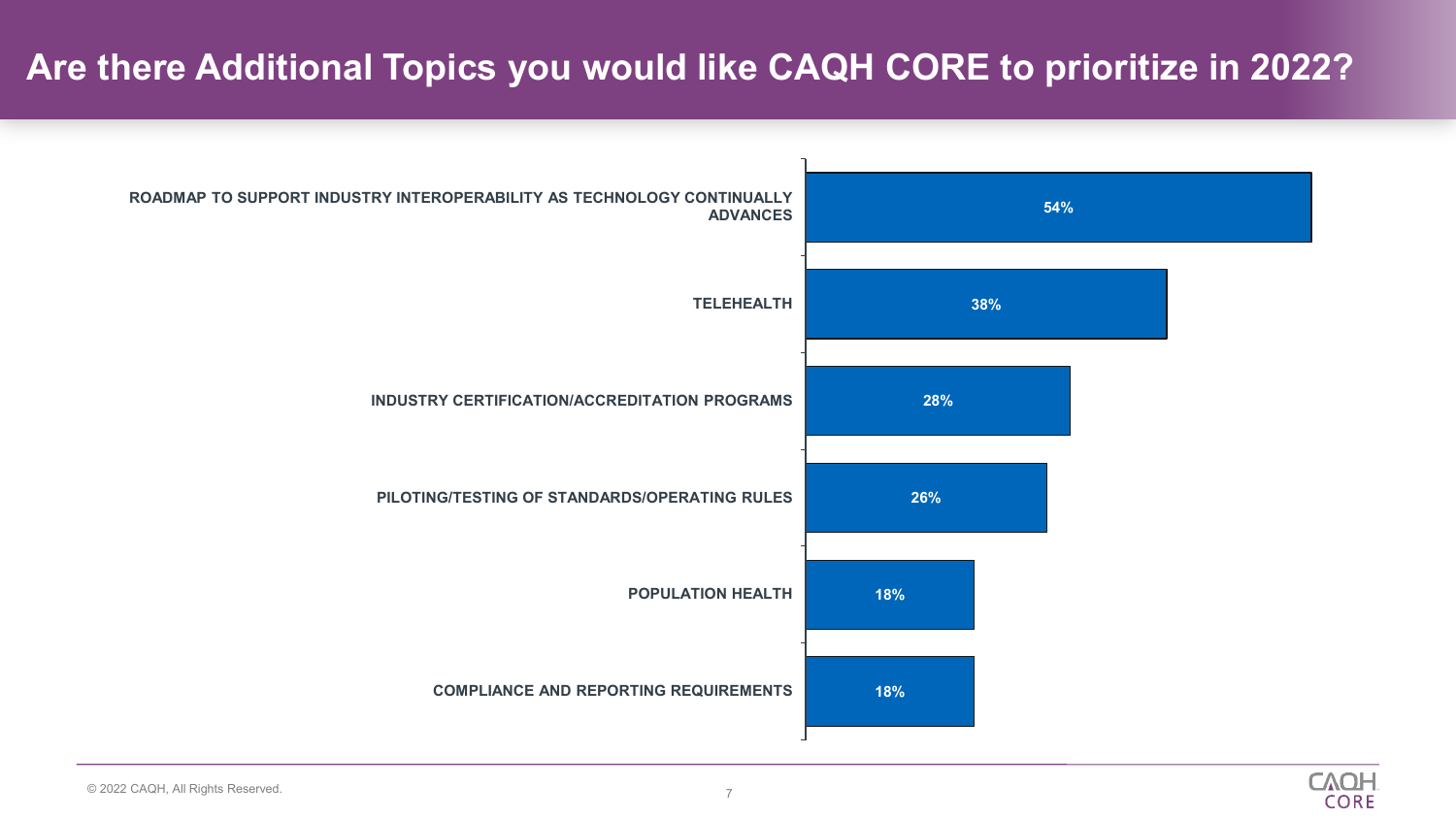### **Which CAQH CORE features are most significant to your organization?**



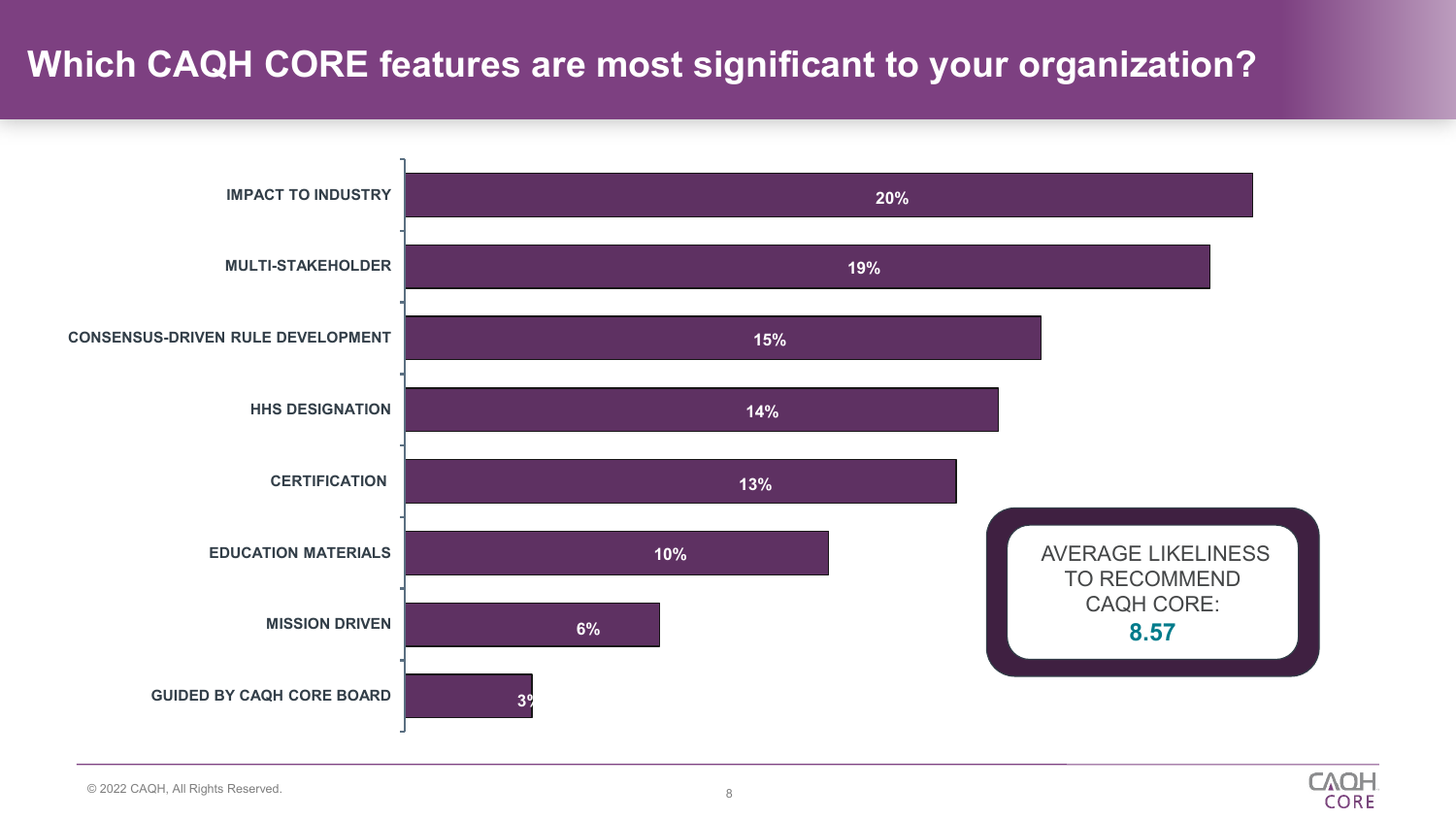### **2022 Approach to Align with Mission, Vision, and Industry Role**



#### **LEAD**

Lead industry through change in our fast-paced technology environment by aligning across standards and technologies to ensure interoperability.

#### **COLLABORATE**

Collaborate to test approaches and develop resources to bridge standard and technology gaps for stakeholders with varying characteristics.

#### **CREATE**

Create and update operating rules that address market needs expressed by the industry to support more efficient, predictable and uniform business processes.

#### **DRIVE**

Drive adoption of operating rules to support standards and accelerate interoperability across an industry with varied levels of maturity.

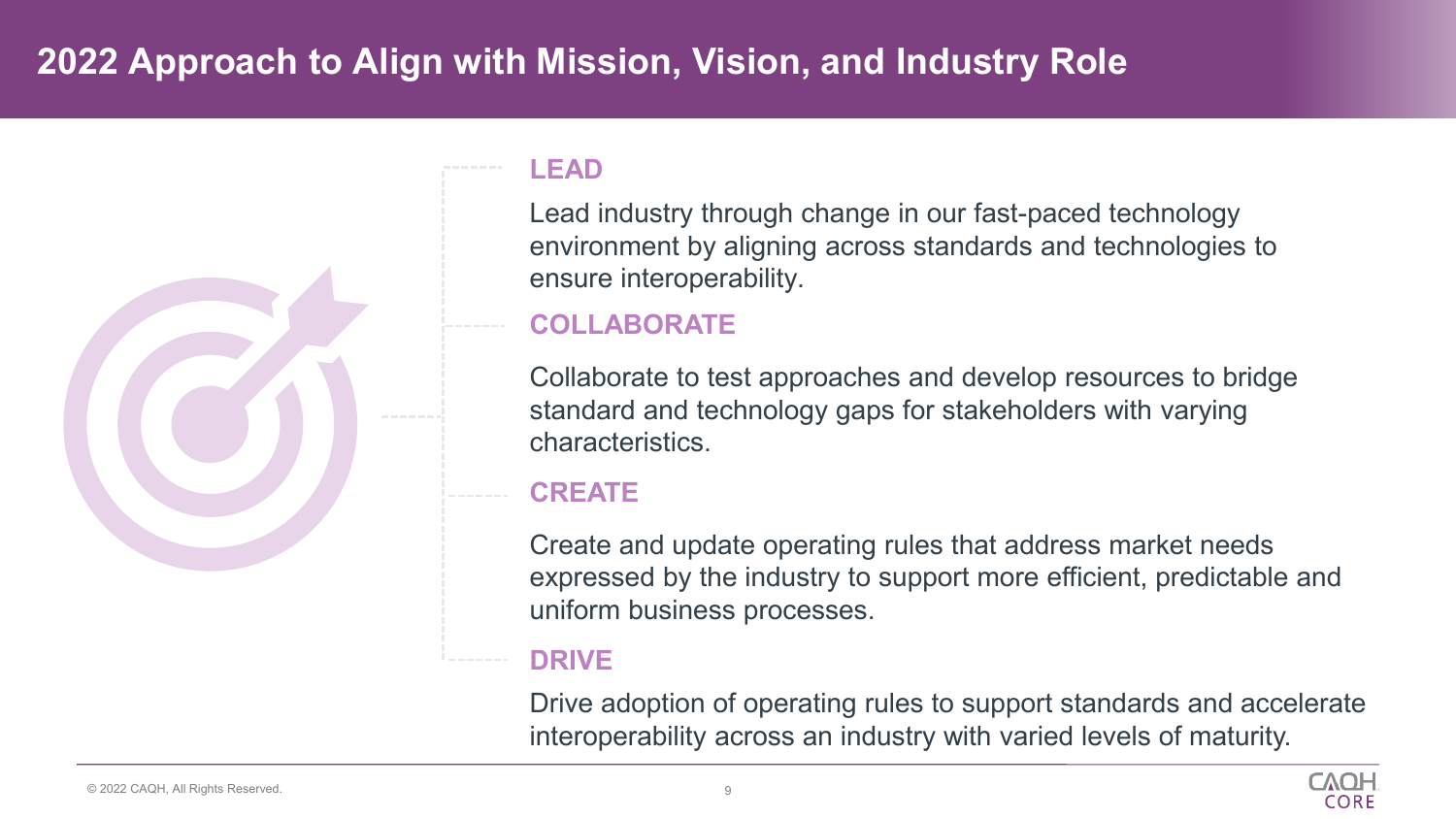### **2022 CAQH CORE Goals**

**Use CAQH CORE Integrated Model (rule writing, certification, pilot/measurement, industry relations) to align industry across current and emerging standards and technologies.**

- Drive strategic, cross-industry collaborative effort to develop interoperability roadmap across current and emerging standards and technologies.
- Proactively engage and inform industry through innovative education and outreach efforts

**2**

**1**

**3**

**Continue to successfully serve as the national operating rule author to improve the efficiency, accuracy and effectiveness of industry-driven business transactions.**

■ Standard Agnostic

**Healthcare Claims** 

- Value Enhancement/Maintenance
- **AEOB/Price Transparency Value-based Payments**

**Effectively serve as the "Gold Standard" industry certifier for operating rules and underlying business standards.**

- **Support second round of CORE Recertifications.**
- Targeted effort to increase certifications and ROI data collection for voluntary operating rules.

CORE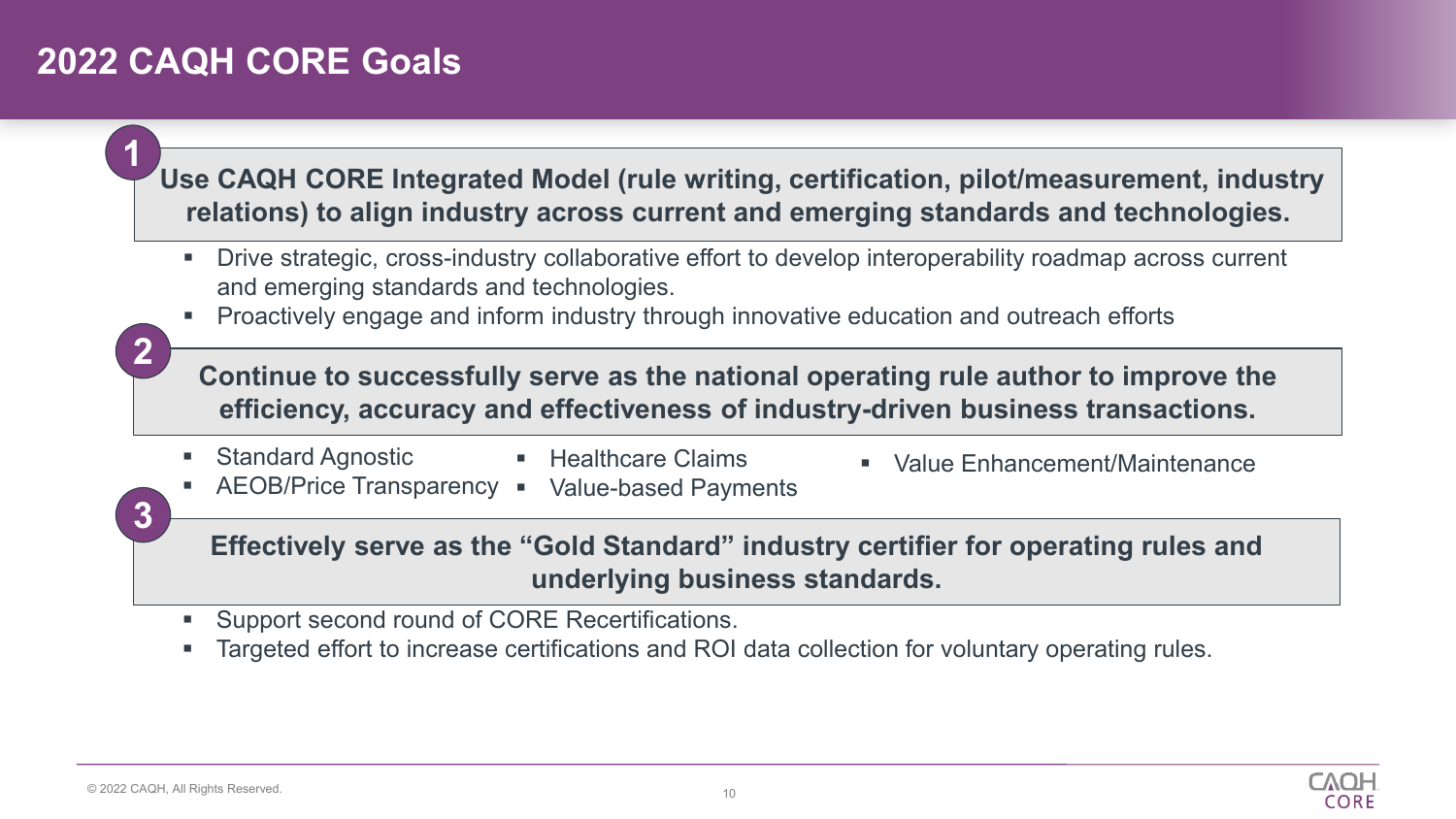### **Polling Question #1**

**Which 2022 CAQH CORE rule development/maintenance topics are highest priority for your organization? (Select all that apply)** 

- **Standard Agnostic Operating Rules**
- **Advanced EOB/Price Transparency**
- **Healthcare Claims**
- **Value-based Payments**
- Patient Data Exchange

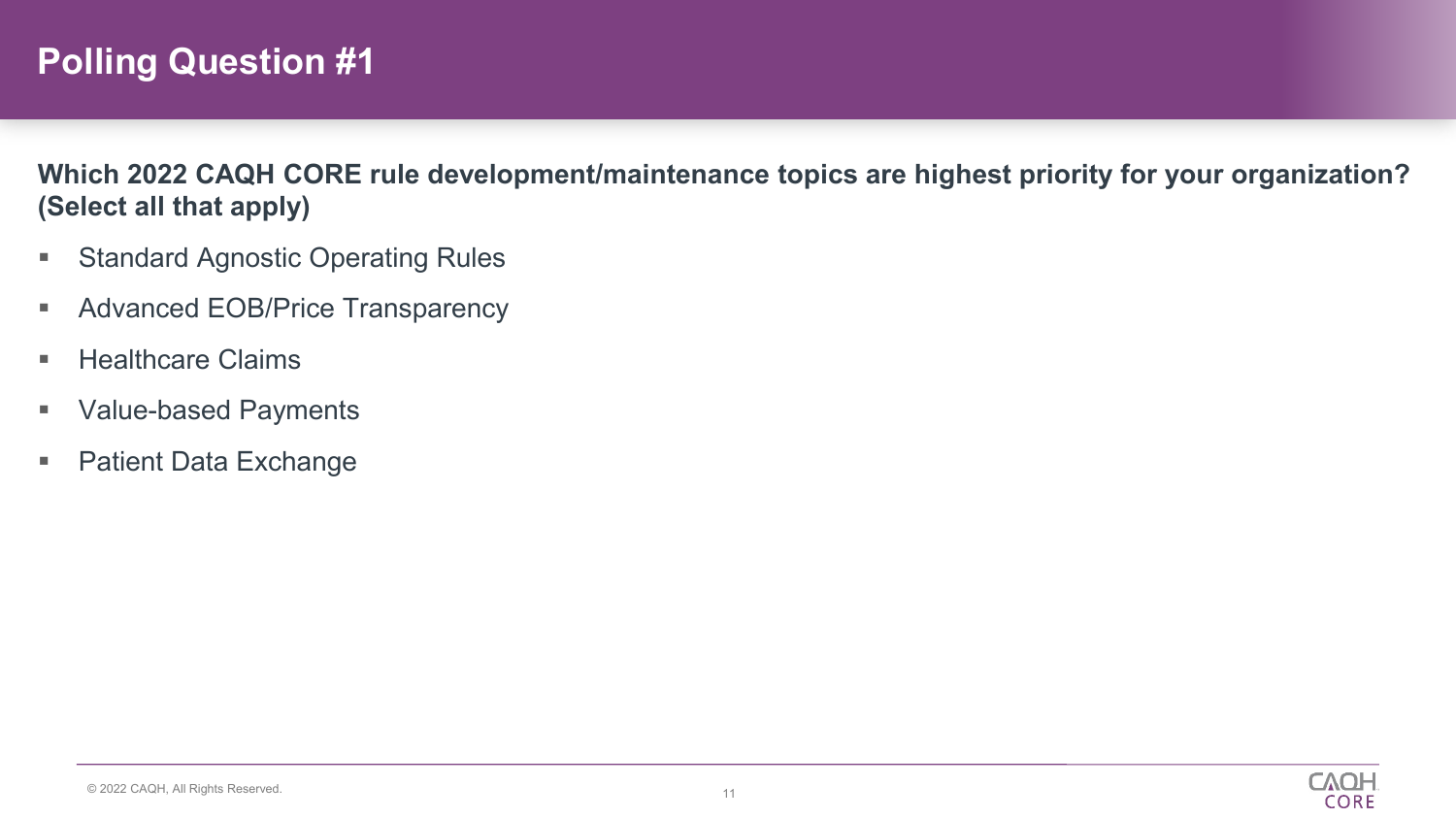**Spotlight: Draft Operating Rules Under Review**

- **New Attachments Operating Rules**
- Eligibility & Benefits Data Content Rule Update
- Infrastructure Rule Update

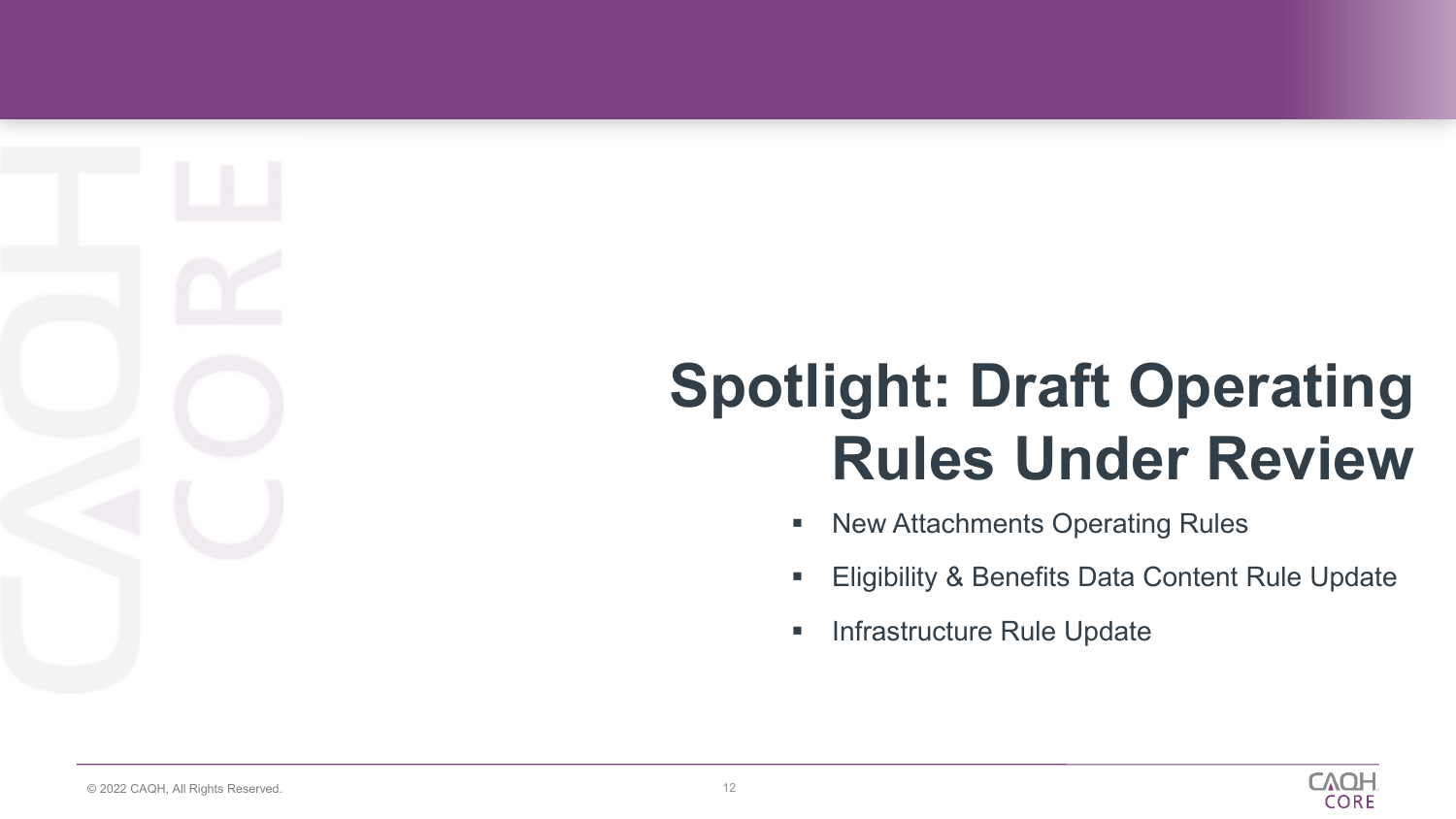### **The Road to the Current Operating Rules Under Review**

Over the past two years, the CAQH CORE Board and Participants have prioritized the development and maintenance of the following rules:

**New Attachments Operating Rules:** establish key requirements specific to the prior authorization and claims use case workflow. **1**

*Aim: Close automation gaps and optimize the attachments process.*

**2 Eligibility & Benefits Data Content Rule Update:** enhances the exchange of eligibility and benefit information between health plans and providers.

*Aim: Support industry's evolving business needs for comprehensive coverage information.*

**3 Infrastructure Rule Update:** updates to the system availability requirements across all CAQH CORE Infrastructure Rules.

*Aim: Align operating rule requirements with current and emerging technology capabilities.*

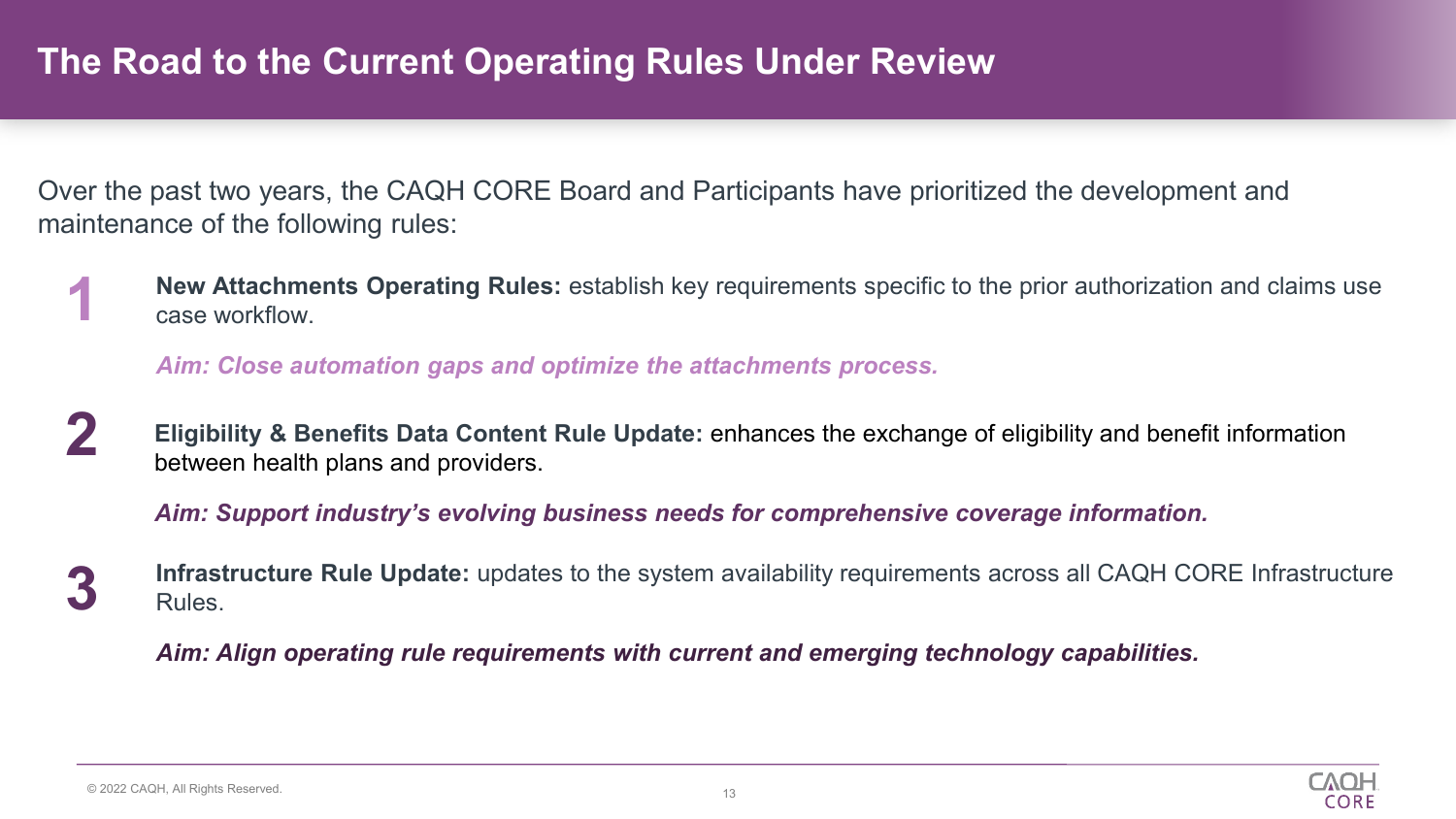### **Significant Effort, Engagement Throughout Rule Development**



**CAOH CORE**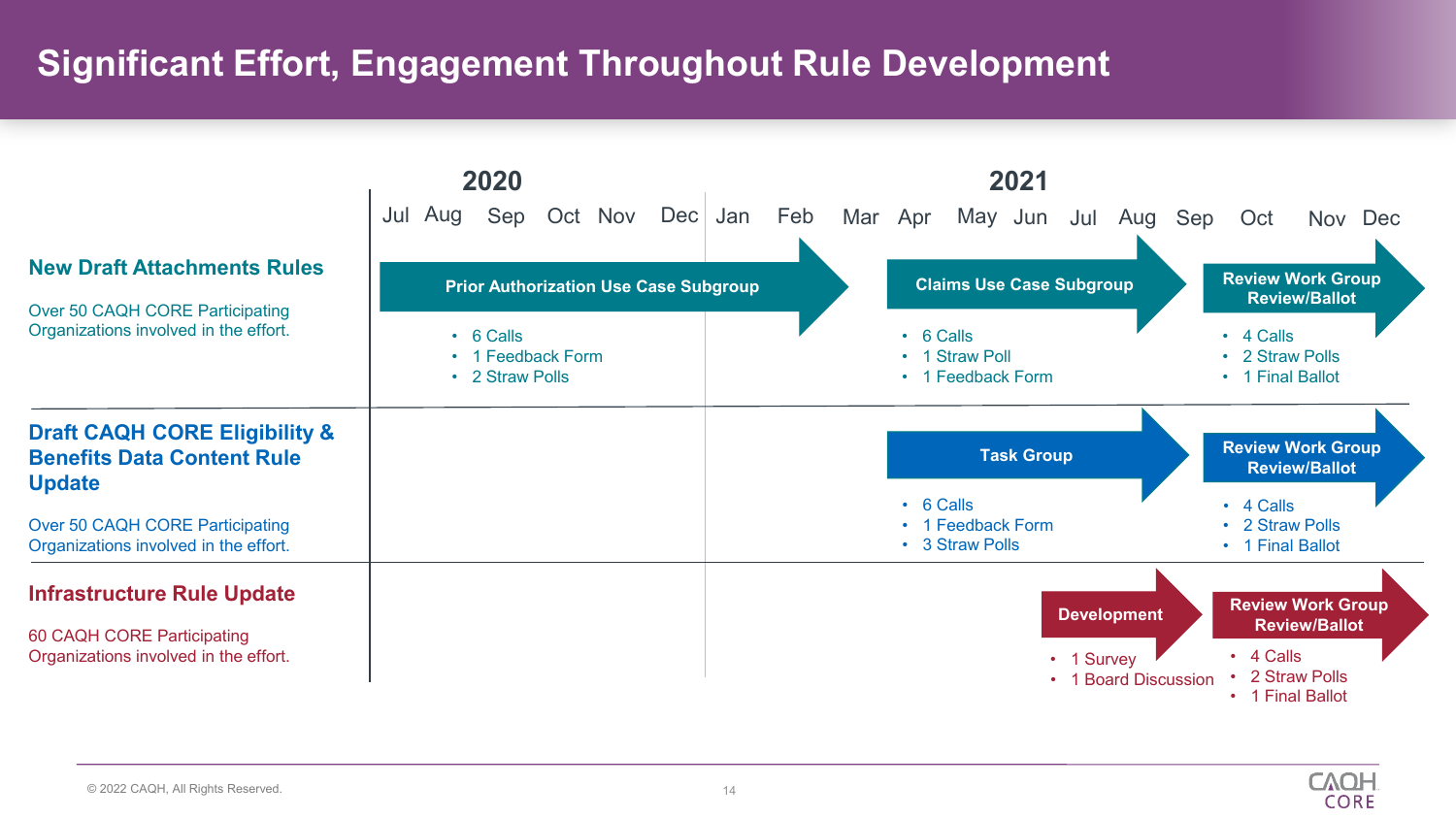The CAQH CORE Review Work Group (RWG) launched in August to further review and refine **both Draft CAQH CORE Attachments Operating Rule Sets** to ensure uniformity and cohesion across the prior authorization and claims use cases. Additionally, the RWG reviewed updates to the **CAQH CORE Eligibility & Benefits Data Content Rule** and update select requirements in the existing **CAQH CORE Infrastructure Operating Rules.**

#### **Updated and Newly Drafted Operating Rules for Final Vote (Level of Support on Review Work Group Ballot)**

#### **1. NEW: Draft CAQH CORE Attachments (275/278) Prior Authorization Operating Rules (86% Support)**

- Draft CAQH CORE Attachments (275/278) Prior Authorization Infrastructure Rule
- Draft CAQH CORE Attachments (275/278) Prior Authorization Data Content Rule
- Draft CAQH CORE Attachments (275/278) Prior Authorization Certification Test Scenarios

#### **2. NEW: Draft CAQH CORE Attachments (275/837) Health Care Claims Operating Rules (83% Support)**

- Draft CAQH CORE Attachments (275/837) Health Care Claims Infrastructure Rule
- Draft CAQH CORE Attachments (275/837) Health Care Claims Data Content Rule
- Draft CAQH CORE Attachments (275/837) Health Care Claims Certification Test Scenarios
- **3. UPDATED: Draft CAQH CORE Eligibility & Benefits Data Content Rule (87% Support)**
- **4. UPDATED: CAQH CORE Infrastructure Rules - System Availability Requirement (83% Support)**

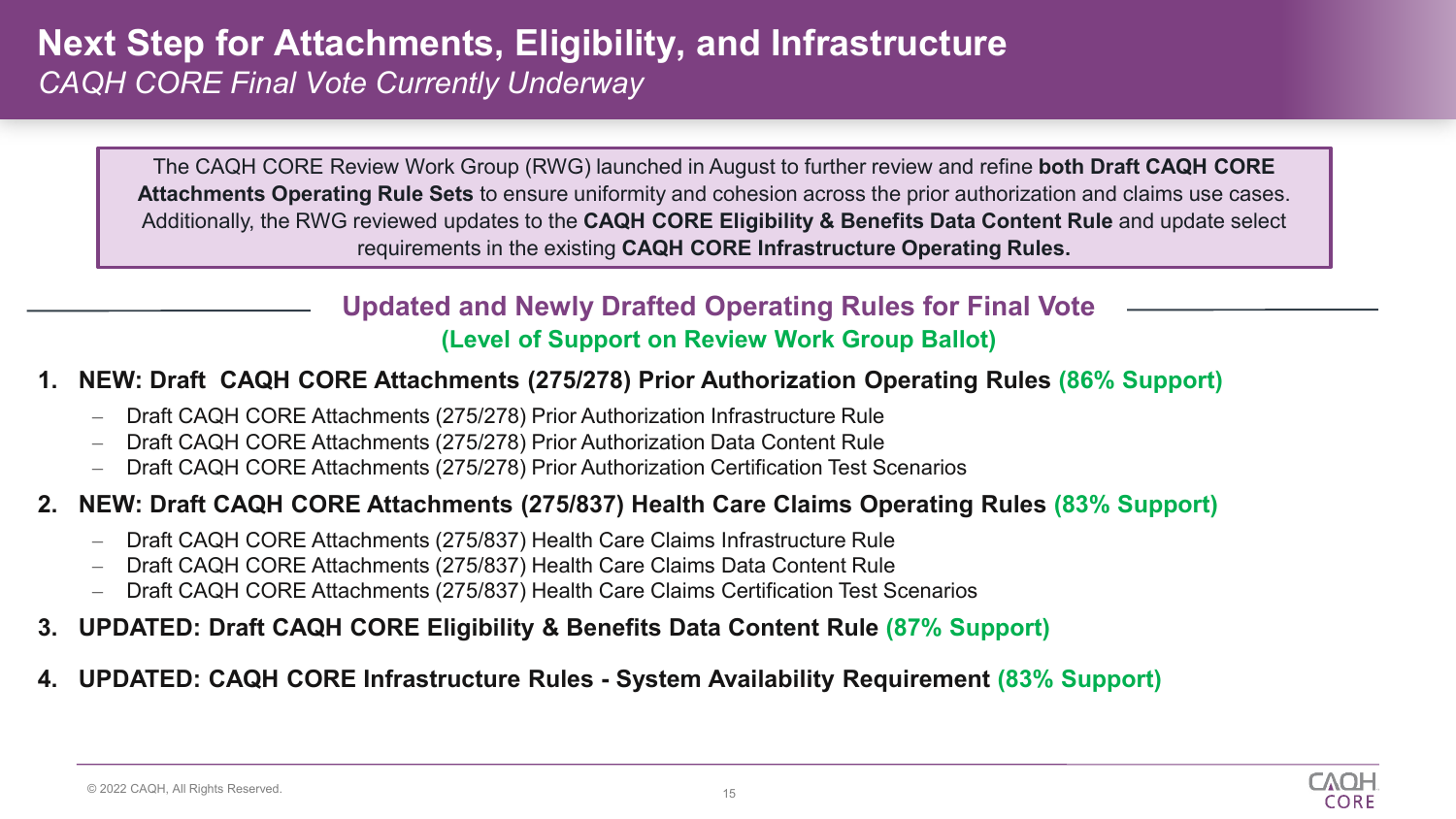### **1. Draft CAQH CORE Attachments Operating Rules** *Overview*

Building off the Prior Authorization Operating Rules, and Health Care Claims Operating Rules, the **Draft CAQH CORE Attachments Operating Rules establish key infrastructure and data content requirements** for attachment submission and reassociation, moving the industry closer to closing the loop on creating fully automated prior authorization and claims workflows.

- **Attachments** refer to the exchange of patient-specific **medical information or supplemental documentation** to support an administrative healthcare transaction and are a **bridge between clinical and administrative data.**
- Historically, the exchange of attachments has been highly manual, and a wide range of **standards and specifications exist to support the exchange of attachments** (e.g., X12 275, HL7 C-CDA, HL7 FHIR, REST, etc.).
- To address these issues, CAQH CORE launched its attachments operating rule development initiative with an initial focus on the **prior authorization and health care claims use cases**, prioritized by the Attachments Advisory Group.
- Through discussion, feedback forms, straw polls and ballots, CORE Participants developed **draft infrastructure and data content rule requirements that target key issues in the attachments process** and align with existing CAQH CORE Operating Rules for prior authorization and health care claims.
- To ensure the draft rules support interoperability between clinical and administrative systems, the draft requirements address attachments sent using the **X12 275 transaction** and additional documentation sent **without using the X12 275 transaction (e.g., FHIR Resources, HL7 C-CDA, .PDF, etc.).**



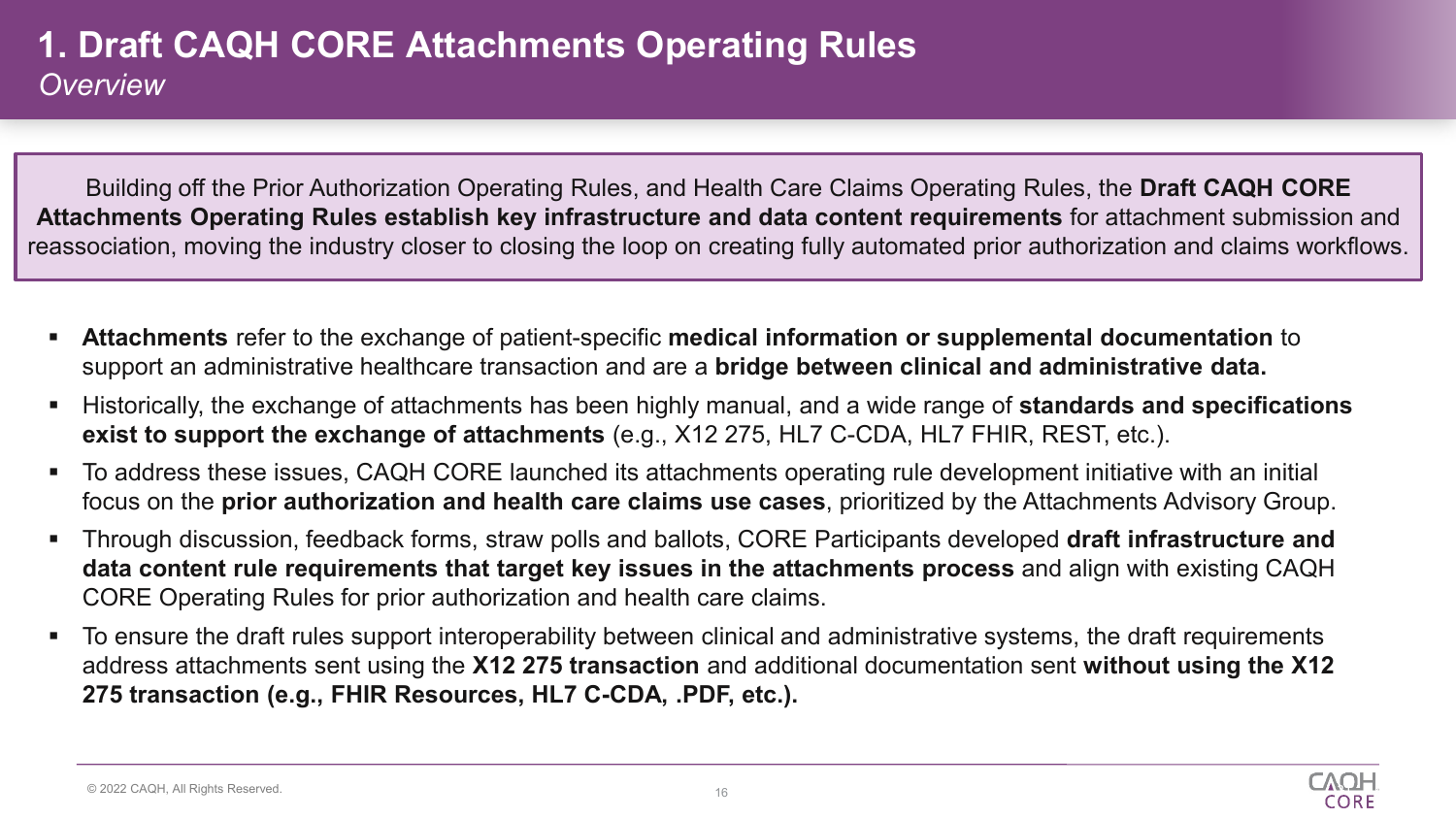#### **CAQH CORE Attachments Rules – Prior Authorization** *Draft Rule Requirements*

Building off the Prior Authorization (PA) Operating Rules approved by the Board in May 2019, these Draft Attachments Operating Rules ensure infrastructure and data content meet business needs for submission and reassociation to reduce administrative burden.

#### **Scope: CAQH CORE Prior Authorization Attachments Operating Rule Requirements**

**Payload Formats** include both the X12 275 and Non-X12 275 (HL7 C-CDA, FHIR, .pdf, etc.).



- **Electronic standard method for acknowledging** receipt of an X12 v6020X316 275 attachment and **maximum response times (Real-time**: 20 seconds **| Batch**: Two business days).
- **Minimums for document size and amount of data** that must be supported and accepted by systems (64MB).
- **Standard method and response time** for receiving system to return errors to the provider (X12 v6020 824).
- **System availability** must be no less than 90% per calendar week; health plans must publish downtimes. Additional 24 hours available quarterly for large system upgrades.
- **Common format and flow of information** for implementation of attachment transactions in Companion Guides.



- **Reassociation** requirements for X12 275 and non-X12 275 payload formats including use of Code EL.
- **Consistent reference data** between the prior authorization Requests & associated attachment(s).

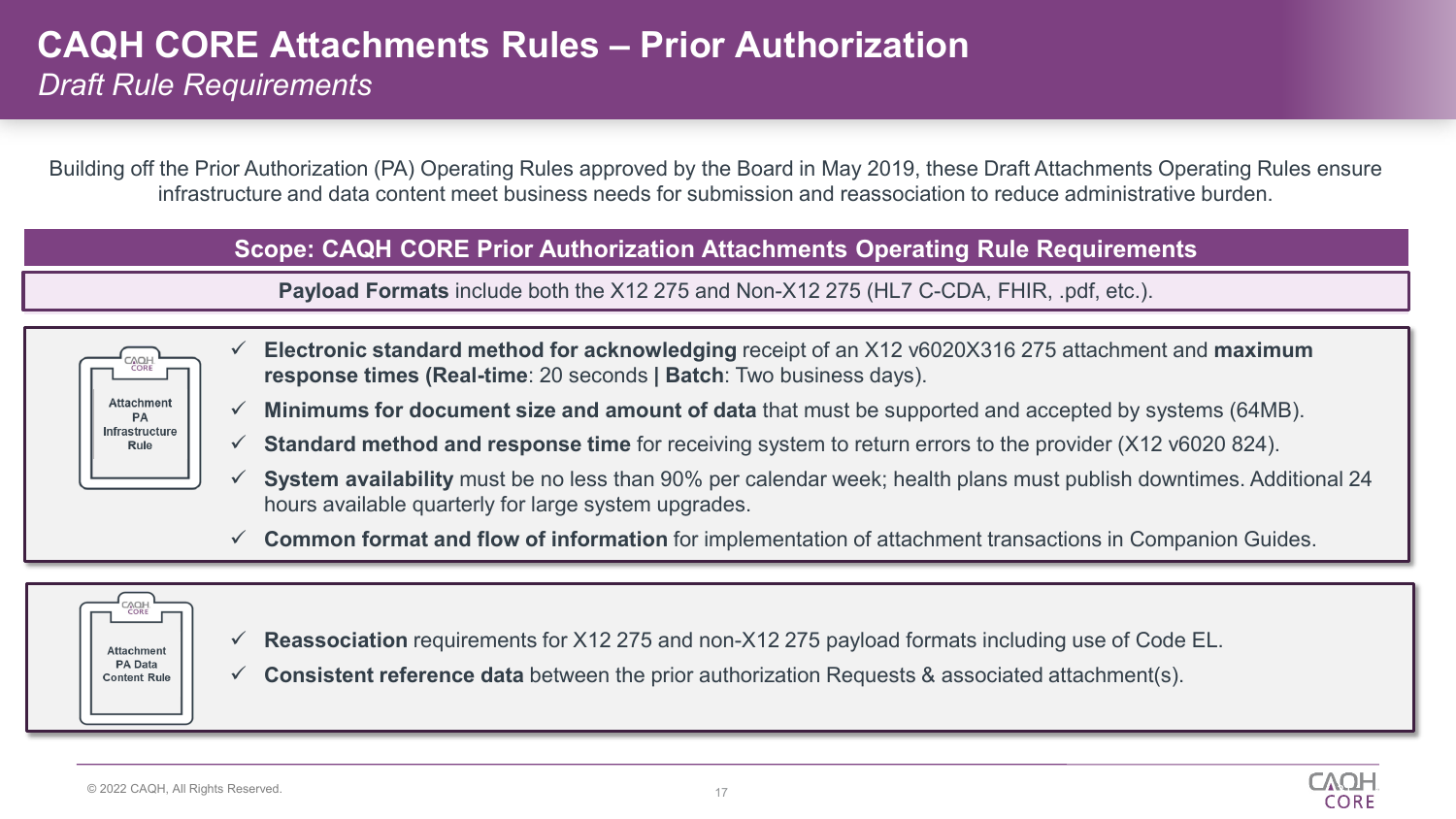### **CAQH CORE Attachments Rules – Claims**

*Draft Rule Requirements*

Building on the Health Care Claims Operating Rules, approved and published in September 2015, the Draft Attachments Claims Operating Rules ensure support for data content and infrastructure requirements, including specifying the capability of multiple electronic attachments to support a single claims submission.

#### **Scope: CAQH CORE Claims Attachments Operating Rule Requirements**

**Payload Formats** include both the X12 275 and Non-X12 275 (HL7 C-CDA, FHIR, .pdf, etc.).

| ۱Н.<br><b>CORE</b>                                           |  |
|--------------------------------------------------------------|--|
| <b>Attachment</b><br><b>Claims</b><br>Infrastructure<br>Rule |  |
|                                                              |  |

- $\checkmark$  Builds upon the CAQH CORE Health Care Claims (837) Infrastructure Rule and aligns with the Draft Prior Authorization Attachments Infrastructure Requirements to include **support for real-time and batch response time, system availability, and companion guide requirements, etc**.
- Establishes **electronic policy access** requirements.
- Specifies **support for multiple electronic attachments** to support a single claim submission.



- **Aligns with the Draft Prior Authorization Attachments Data Content Requirements** to include support for specific codes to reassociate X12 275 attachments to X12 837 Claims submissions (including Code EL) and establishes common reference data used to connect X12 and non-X12 attachments with X12 837 Claim submissions.
- Requires health plans to use appropriate **LOINCs to request most specific additional information.**

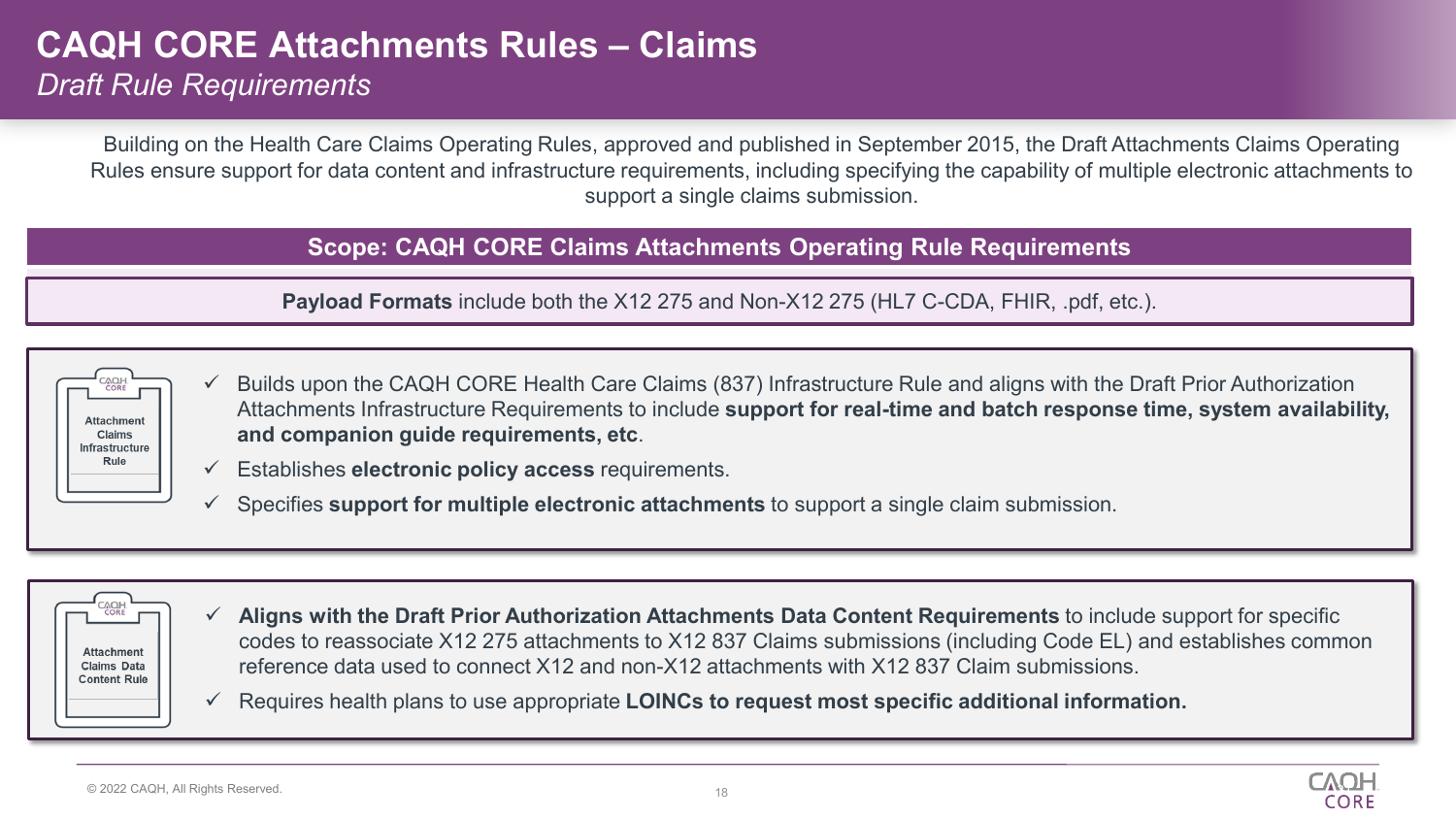### **Draft CAQH CORE Attachments Operating Rules** *Benefits of Adoption*

an attachment.

**The Draft CAQH CORE Attachments Operating Rule requirements target key issues in the attachments process** including unnecessary back and forth between providers and health plans, manual follow-up by providers to ensure attachments were received and linked with the original submission, and inconsistent use of attachments standards.

| <b>AQH</b><br>CORE                                                                    |                | <b>Benefits of Adoption</b>                                                                                                                                                                                                                           |  |  |  |
|---------------------------------------------------------------------------------------|----------------|-------------------------------------------------------------------------------------------------------------------------------------------------------------------------------------------------------------------------------------------------------|--|--|--|
| <b>DRAFT</b><br><b>RULE</b><br><b>Attachments</b><br><b>Operating</b><br><b>Rules</b> | $\blacksquare$ | Addresses attachments sent using the X12 275 transaction and additional documentation sent without<br>using the X12 275 transaction (e.g., FHIR Resources, HL7 C-CDA, .PDF, etc.), supporting the<br>convergence of clinical and administrative data. |  |  |  |
|                                                                                       |                | Establishes key infrastructure requirements that align with existing CORE Infrastructure Rules and<br>provide the necessary information to uniformly send electronic attachments.                                                                     |  |  |  |
|                                                                                       | $\mathbf{r}$   | Requires specific codes and reference data to simplify reassociation of a claim or prior authorization to                                                                                                                                             |  |  |  |

 Provides additional guidance to **communicate data and processing errors**, allowing for more specificity when providers adjust the submission due to errors.

The requirements **simplify the attachments workflow for prior authorization and claims submissions,** thereby reducing burden and ensuring adoption of more automated approaches.

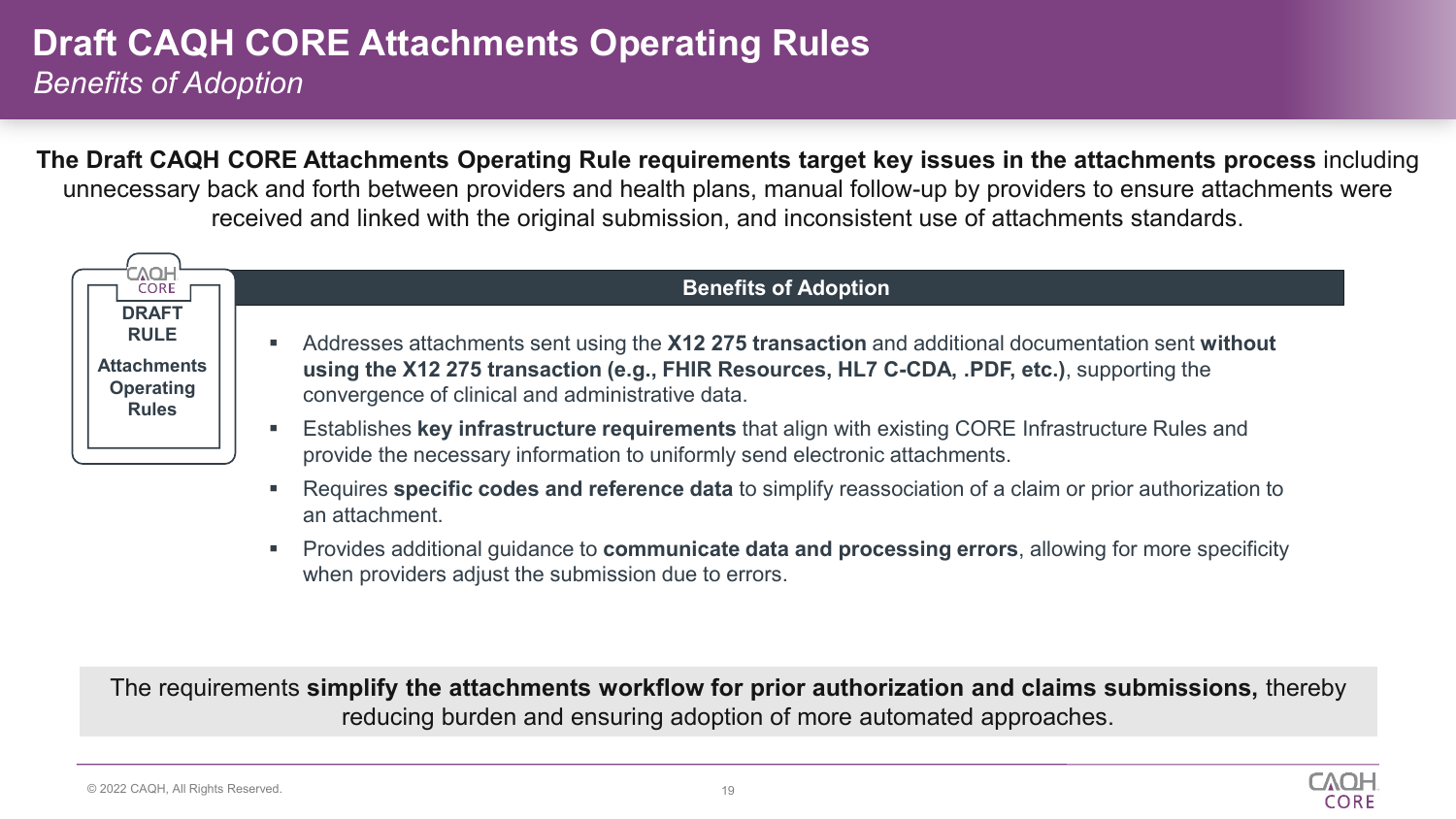### **2. CAQH CORE Eligibility & Benefits Data Content Rule**

*Overview of Existing Rule Requirements*

The **CAQH CORE Eligibility & Benefits Data Content Rule** requires the submission and return of certain uniform data elements in real time for electronic eligibility, coverage, and benefit transactions.

- Support requests for benefit information **at least 12 months into the past and up to the end of the current month**.
- Inclusion of the following in response to both generic and explicit inquires:
	- Patient financials for **co–insurance**, **co–payment, and base and remaining deductibles**.
	- Return any **in-network** and **out-of-network** variances in financial responsibility; both amounts are returned.
	- **Name of the health plan** covering the individual.
- Return of CORE-required eligibility & benefits data for **51 specific Service Type Codes**.
- Requires health plans and providers to uniquely identify patients (subscribers, members, beneficiaries) for the purpose of ascertaining the eligibility of the patient for health plan benefits via **last name normalization**
- Defines a standard way for health plans to report errors in the event they are not able to respond to a provider with eligibility information for the requested patient or subscriber through **AAA error code reporting requirements**.
- Vendors must be able to **detect and extract all data elements** to which the data content rule applies as returned by the health plan in the X12 271 response.

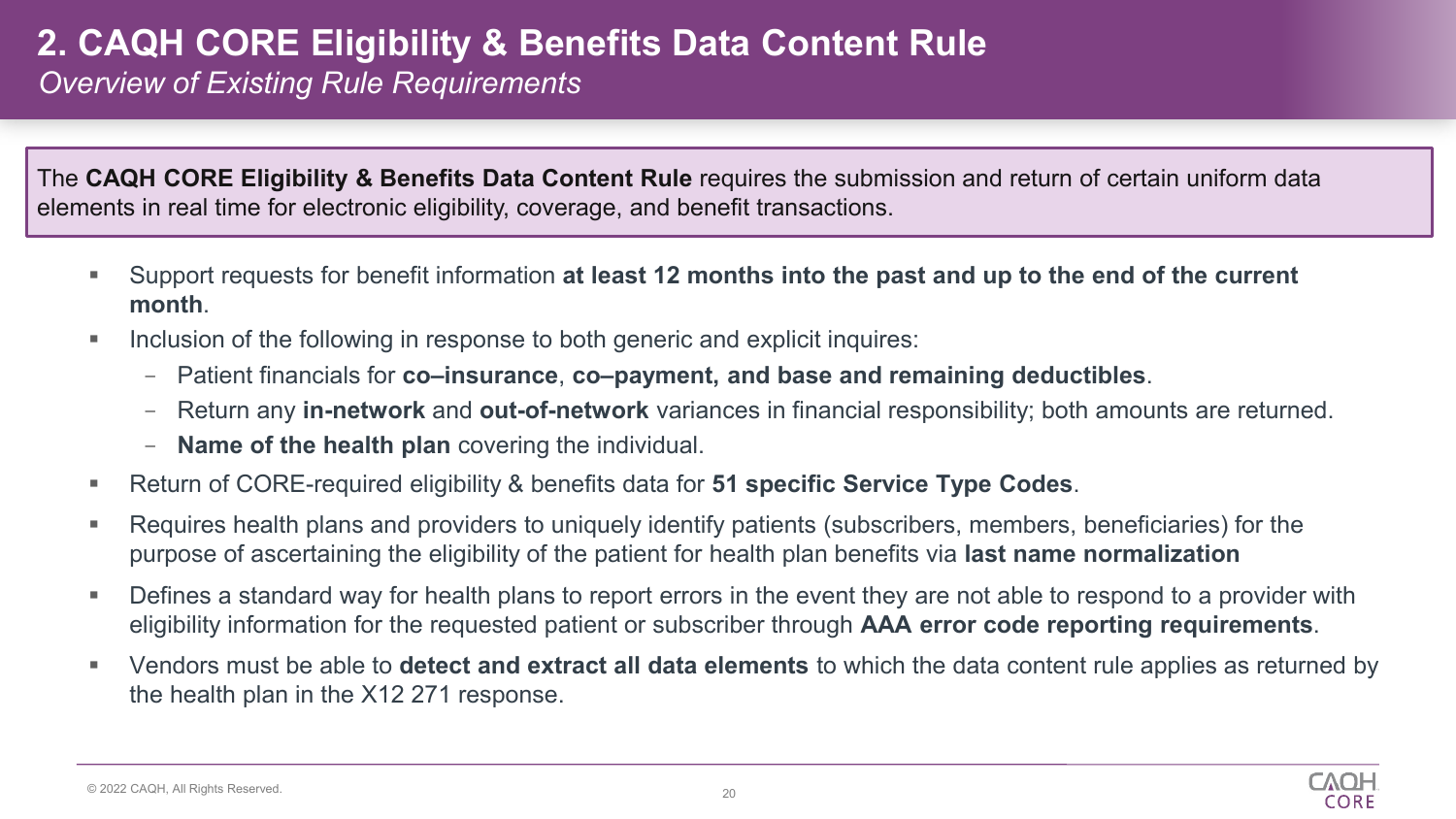### **CAQH CORE Eligibility & Benefits Data Content Rule Update** *Scope*

The **Draft CAQH CORE Eligibility & Benefits Data Content Rule Update** enhances the exchange of eligibility information between health plans and providers through requirements including providing financial information, especially co-insurance, copayment, deductible, remaining deductible amounts, and coverage information for a set of service types in real time.

- In Fall 2020, CAQH CORE participants identified the eligibility and benefits business process as an area for CAQH CORE to prioritize for operating rule development in 2021 given evolving business needs since rule was first developed.
- In Spring 2021, CAQH CORE launched a Task Group to evaluate opportunity areas for operating rule enhancement for the CAQH CORE Eligibility & Benefits Data Content Rule. The Task Group evaluated numerous opportunity areas and drafted operating rules for the following areas:
	- **1. Telemedicine:** Address the emergent need to communicate telemedicine-specific eligibility and benefit information
	- **2. Service Type Codes:** Include adding additional SCT Codes beyond the current 52 CORE-required STC codes
	- **3. Remaining Coverage Benefits:** Support the communication of the number of remaining visits/services left on a benefit
	- **4. Procedure Codes:** Ability to respond to eligibility and benefit requests at the procedure level (e.g., CPT, HCPCS)
	- **5. Prior Authorization/Certification:** Ability to communicate if prior authorization/certification is required for a specific procedure or service
	- **6. Tiered Benefits:** Provision of more granular level data for members of tiered benefit plans

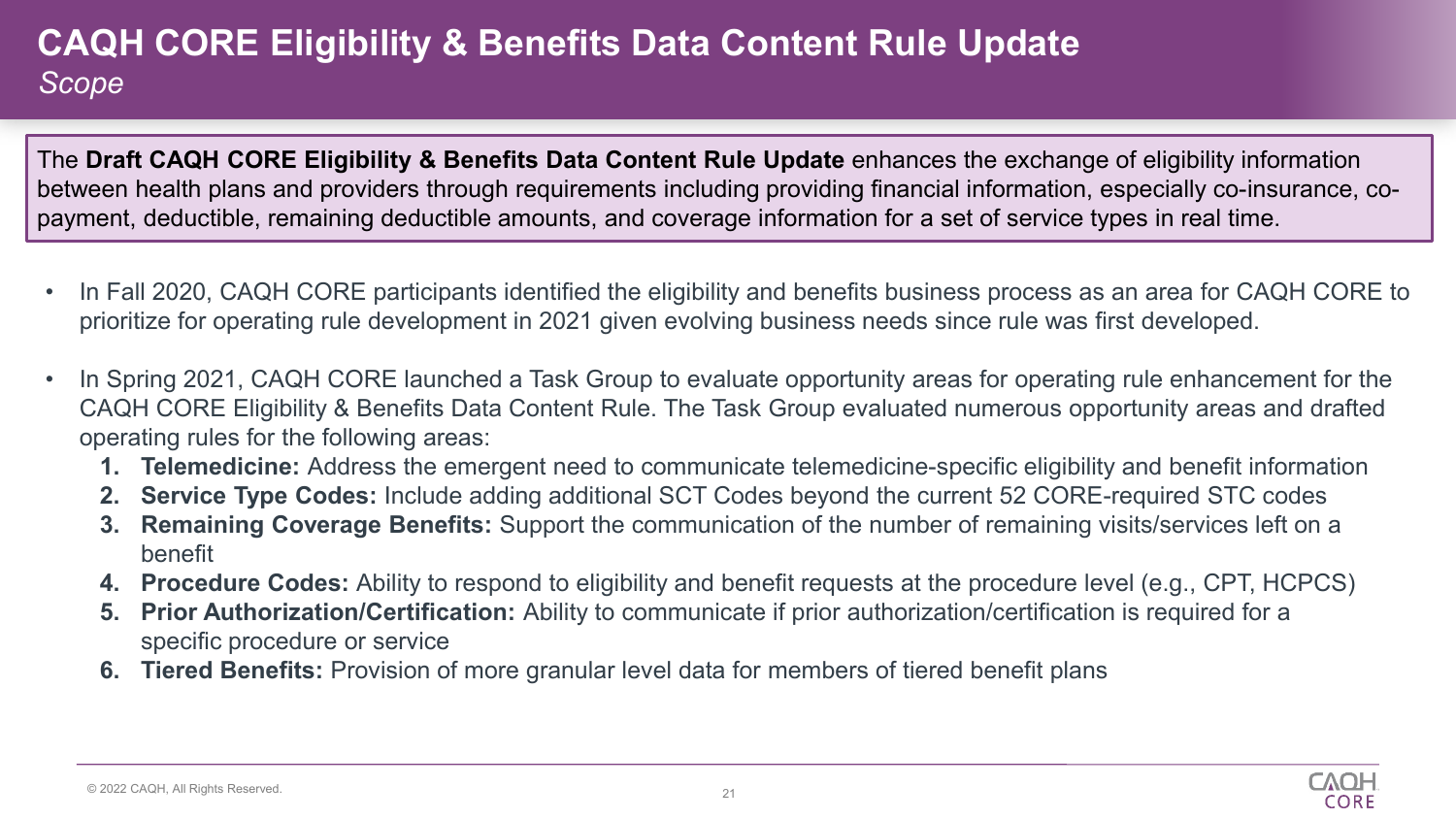### **3. CAQH CORE Infrastructure Rule Update** *Background*

Each set of CAQH CORE Operating Rules includes an infrastructure rule with requirements for processing mode, response time, system availability, connectivity, acknowledgements, and companion guides, by transaction.

- In response to feedback from industry stakeholders and the CAQH CORE Board to adjust requirements to align with updated technology and evolving business needs, CAQH CORE Participants were surveyed in September 2021 to gauge support for updating **system availability** and **response time requirements** across all rule sets.
- Survey findings were reviewed and further vetted by the CAQH CORE Review Work Group.



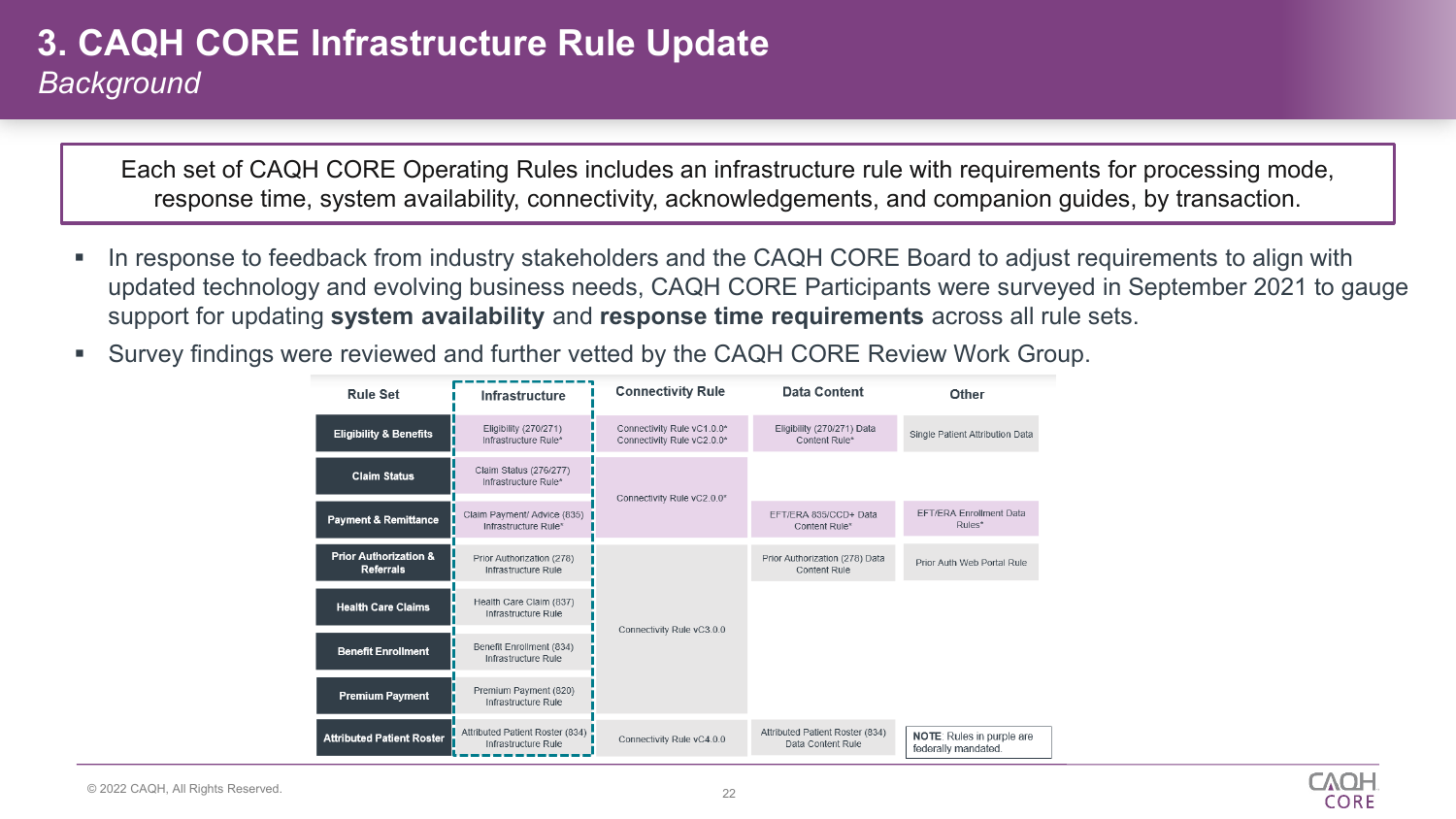### **CAQH CORE Infrastructure Operating Rules Update**

*Focus on System Availability and Response Time Requirements*

Each set of CAQH CORE Operating Rules includes an **Infrastructure Rule addressing consistent expectations for system availability, processing modes, response times, connectivity, etc.** Many of these requirements were initially developed more than a decade ago.

- In response to requests from the industry and CAQH CORE Board to adjust requirements to align with updated technology and evolving business needs, CAQH CORE Participants were surveyed in September 2021 to gauge support for updating system availability and response time requirements. Survey findings were reviewed and further vetted by the RWG.
- Clear consensus emerged to update the **system availability requirements** across all eight CAQH CORE Infrastructure Rules.

|                      | <b>Existing Requirements</b>                                                                                                                     | <b>Draft Updated/New Requirements</b>                                                                                                                                                                                                                                                                            |
|----------------------|--------------------------------------------------------------------------------------------------------------------------------------------------|------------------------------------------------------------------------------------------------------------------------------------------------------------------------------------------------------------------------------------------------------------------------------------------------------------------|
|                      | <b>EXISTING: Weekly System Availability</b>                                                                                                      | <b>UPDATED: Weekly System Availability</b>                                                                                                                                                                                                                                                                       |
|                      | • 86% per calendar week.                                                                                                                         | • 90% per calendar week.                                                                                                                                                                                                                                                                                         |
| Avallabllu<br>system | N/A: Quarterly System Availability<br>• Current CAQH CORE Infrastructure<br>Rules do not include a quarterly system<br>availability requirement. | <b>NEW: Quarterly System Availability</b><br>- Health plans and their agents may use 24<br>additional hours of system downtime per<br>calendar quarter for system migrations,<br>mitigation, and more integrated system needs<br>that may require downtime in excess of the<br>allowable weekly system downtime. |

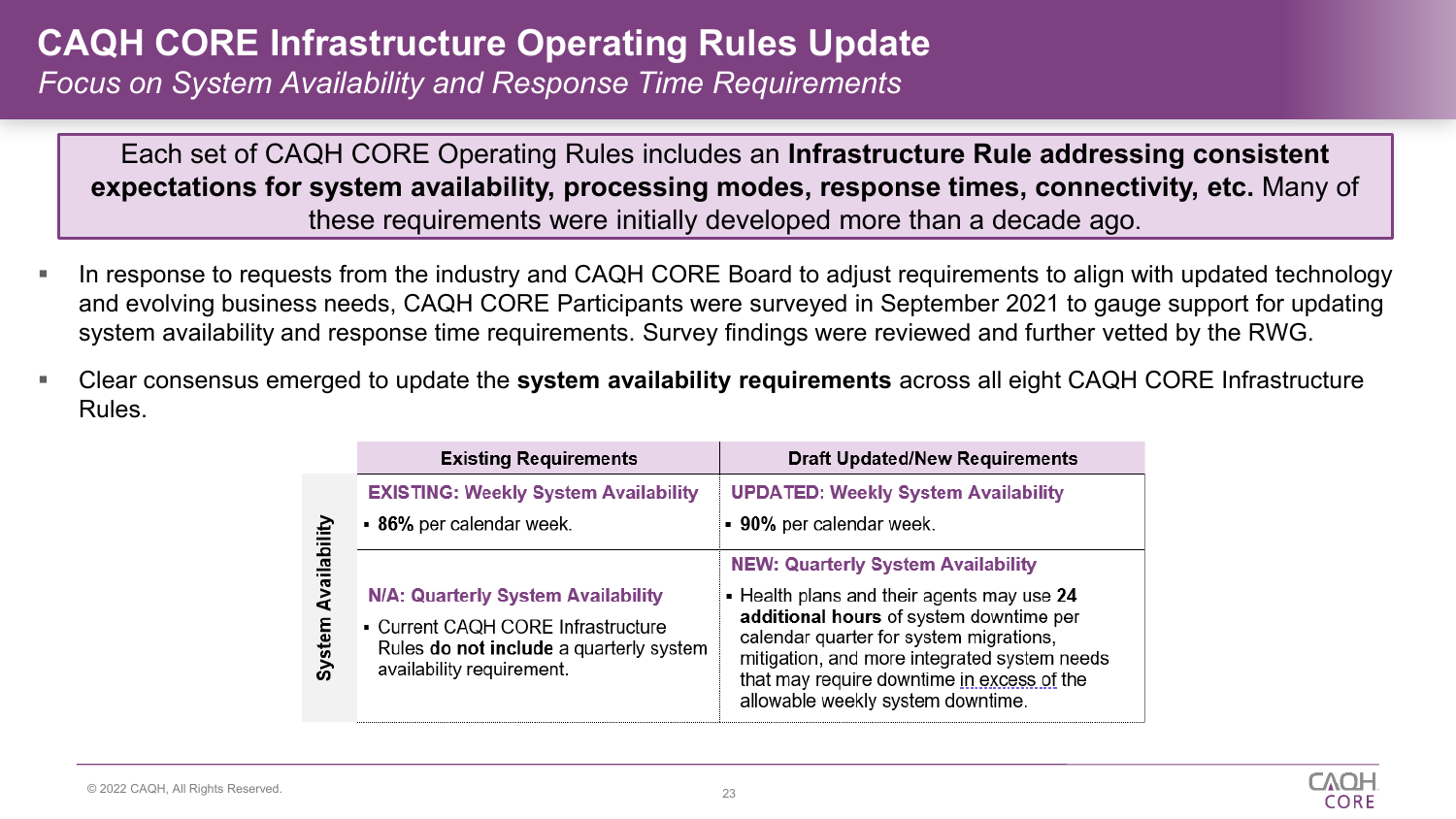#### **CAQH CORE Infrastructure Operating Rules Update** *Summary of Rule Update Activities*

- Significant RWG discussion occurred related to system availability needs:
	- Providers highlighted that healthcare is a 24/7 business and the need for systems to be up and running.
	- Health plans noted that systems today are much more complicated than ten years ago, and system uptime is often dependent on IT infrastructure that is not within the EDI department's control.
- Ultimately, RWG participants compromised by recommending a **new quarterly system availability requirement** to accommodate large system migrations *if* weekly system availability was increased above 86%.
- Through discussion and straw polls, the RWG agreed to ballot the following adjustment:
	- **Update System Availability Requirements:** The RWG agreed to move forward with an increase in weekly system availability **from 86% to 90% and add a 24-hour quarterly downtime period**.
- **Non-Substantive Updates:** Non-substantive updates to CAQH CORE Connectivity and the CAQH CORE Master Companion Guide Template were made in all CAQH CORE Infrastructure Rules for clarify.
- **Do Not Update:** Processing Mode Response Time rules were not updated as consensus was not reached on potential adjustments. Requirements remain 20 seconds for real time and vary for batch according to use case.

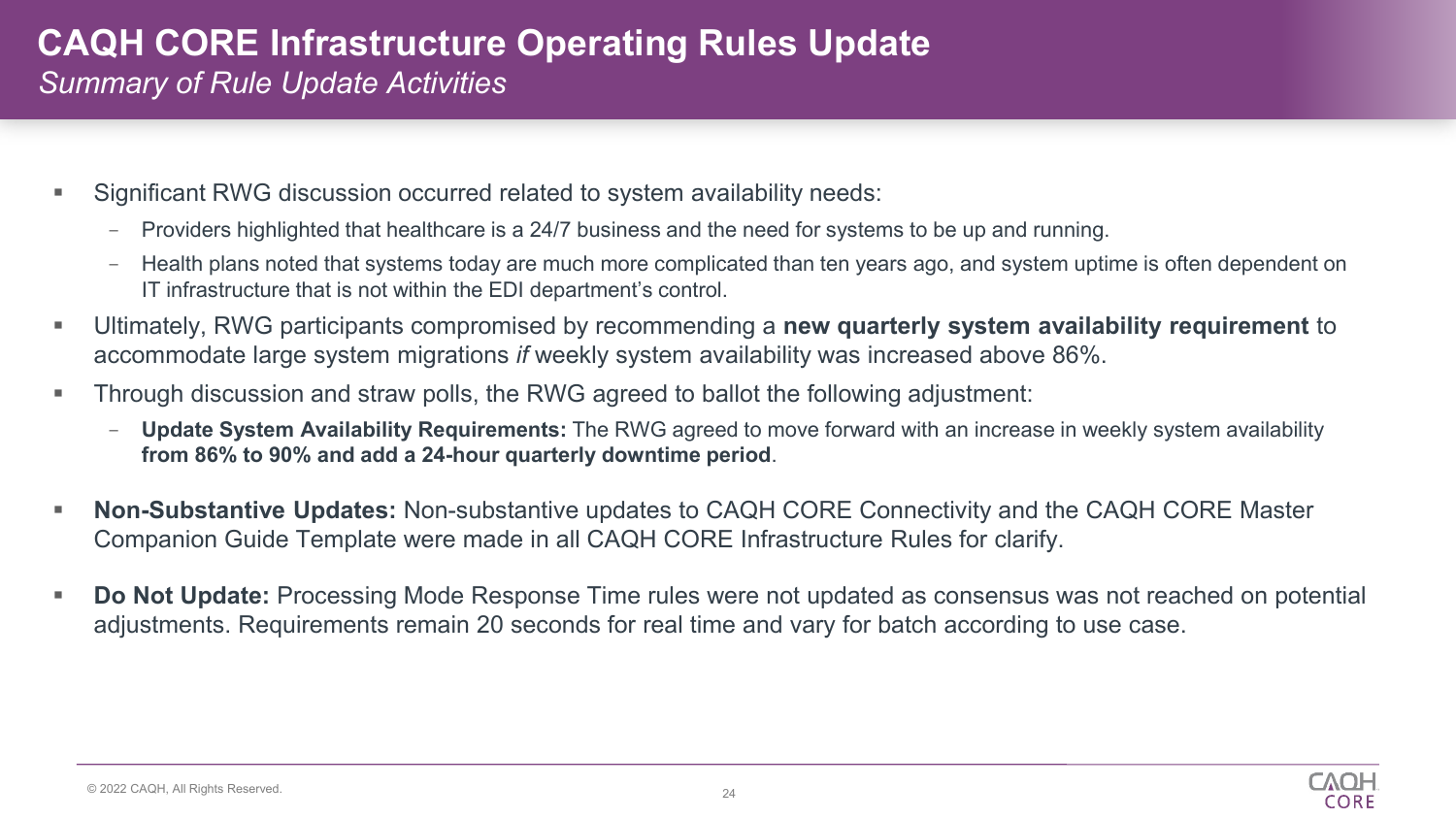**Advanced Explanation of Benefits Advisory Group**

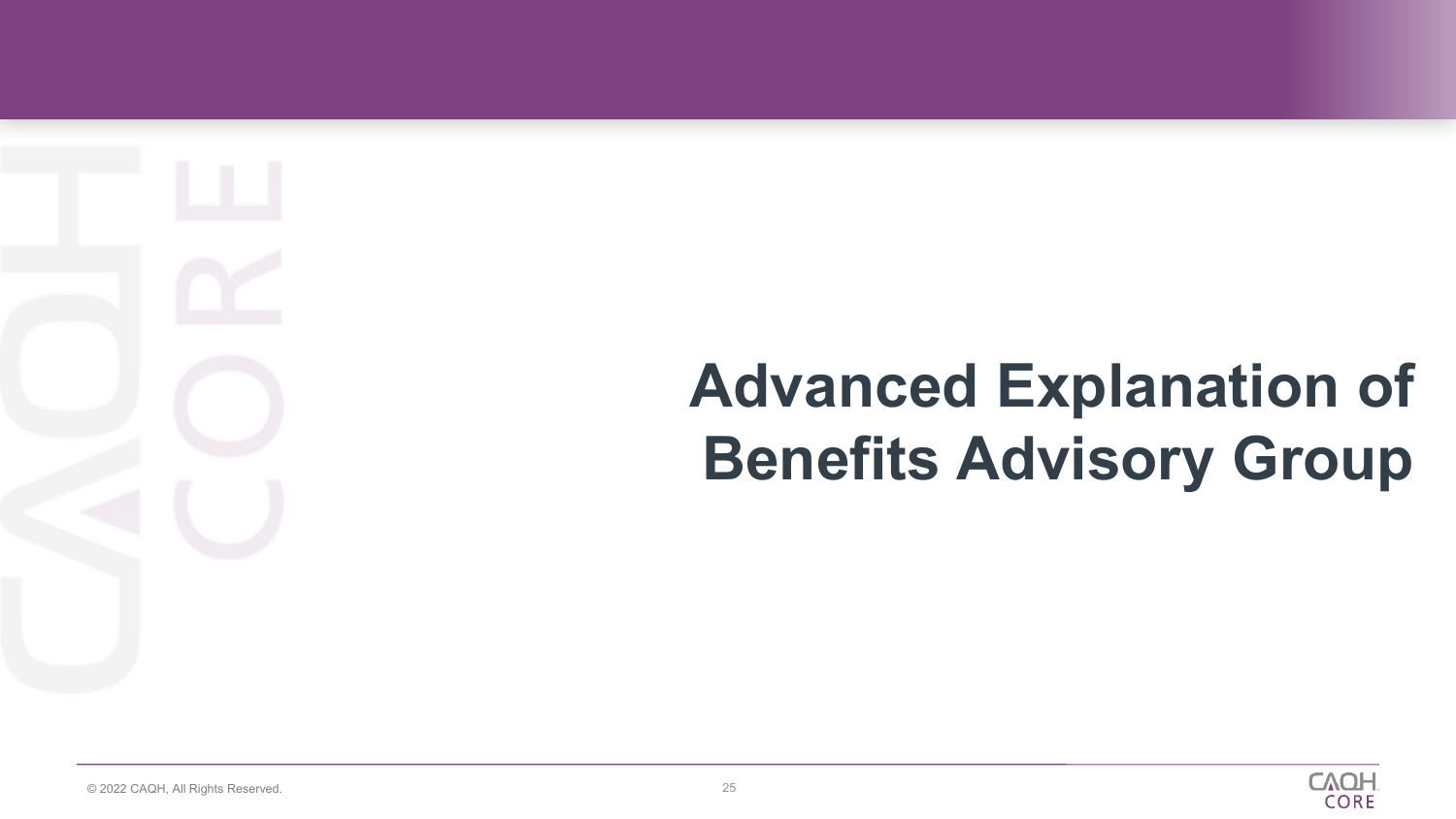#### **CAQH CORE Advanced EOB Advisory Group** *Guidance Document Overview*



Establishing the Building Blocks for Price Transparency: Industry Guidance on Provider to Payer Approaches for Good Falth Estimate Exchanges



#### **[Guidance Document](https://www.caqh.org/sites/default/files/CORE%20-%20Price%20Transparency%20Whitepaper_v4.pdf)** *(Published November 2021)*

- Illustrates how industry can **meet Advanced EOB requirements leveraging uniform frameworks and industry standards**.
- Developed using a **consensus-based approach**.
- **Provides recommendations for how industry should implement connectivity protocols**, **messaging standards**, and **related data content** to support provider to payer exchanges of Good Faith Estimates.

**[Industry Webinar](https://www.youtube.com/watch?v=r1Xm-AjZ_vo)** hosted on November 17th.

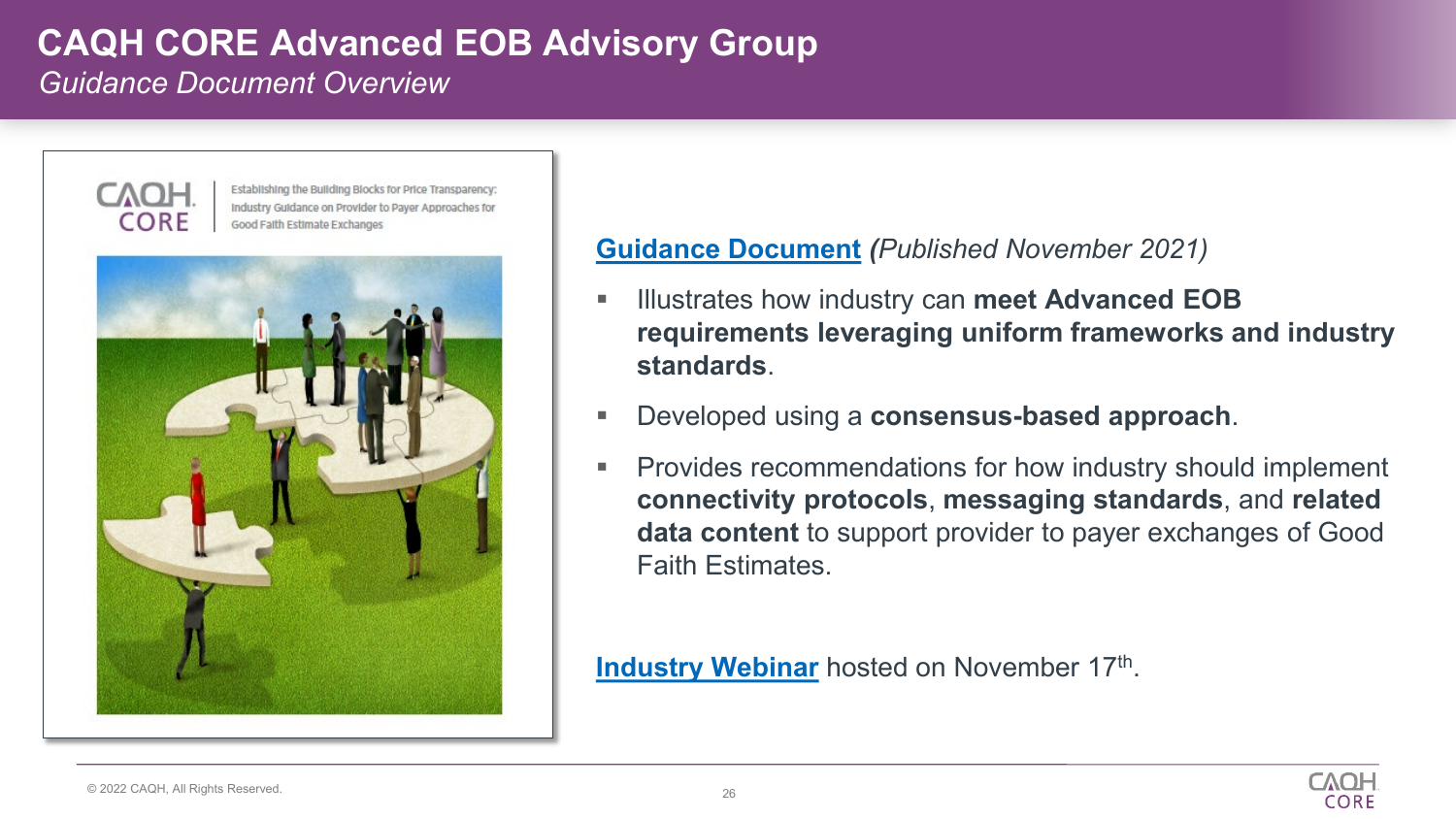## **Prior Authorization Pilot & Measurement Initiative**

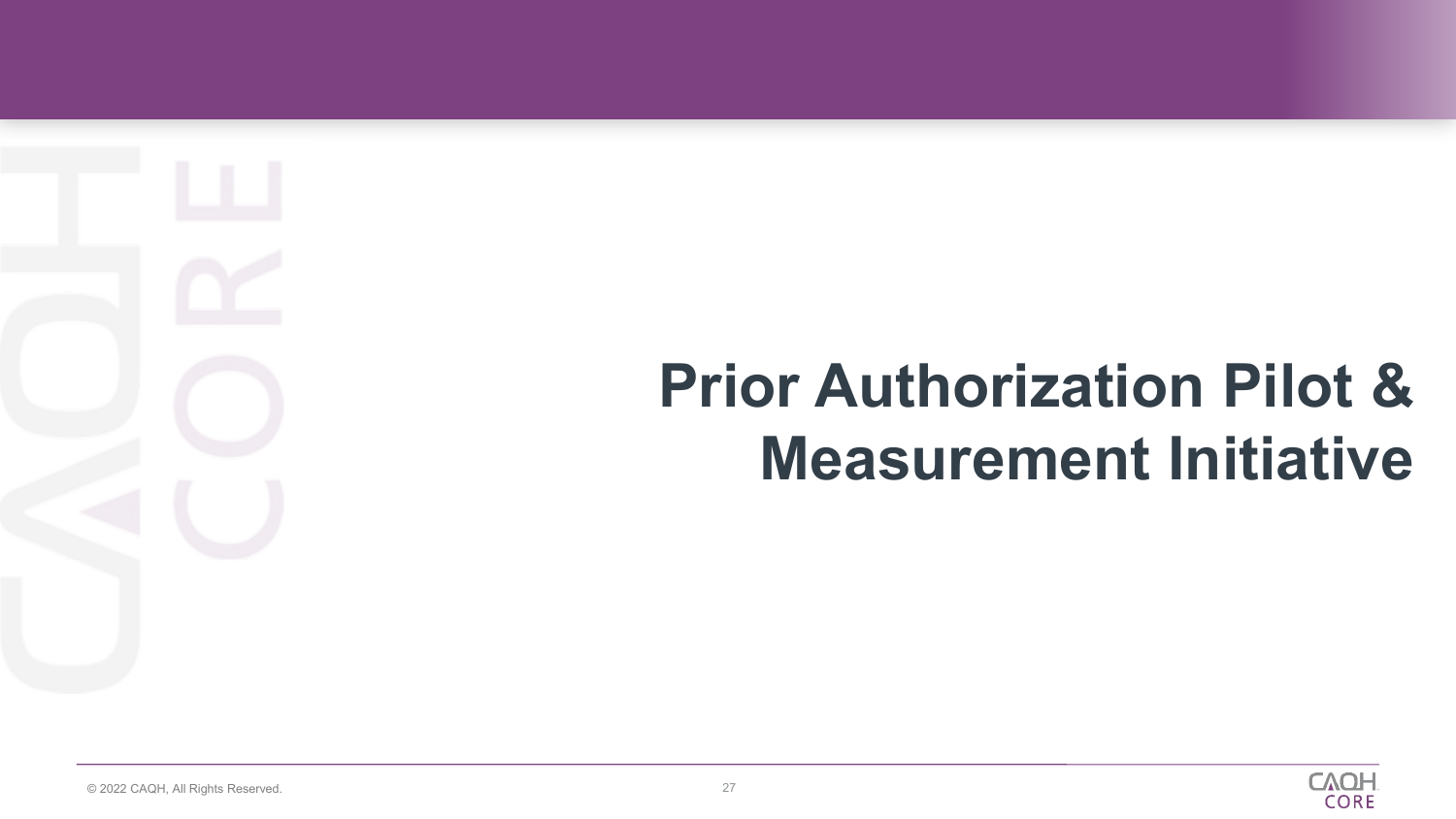### **CAQH CORE Prior Authorization Pilot & Measurement Initiative** *Overview*

**Vision:** Partner with industry organizations to measure the impact of existing and new CAQH CORE Prior Authorization operating rules and corresponding standards on organizations' efficiency metrics.

#### **C Organization Highlight**

#### **Cleveland Clinic | PriorAuthNow | CAQH (CORE & Explorations)**

**Understanding of Workflows & Technical Specification:** Timeframe: Mid Feb through Mid-June 2020

- **Onsite Visit and Shadowing**
- **Reviewed PriorAuthNow's solution workflow and technical specifications** to understand where CORE Operating rules intersect with the 278 standard and API technology in Cleveland Clinic's prior authorization request and adjudication process.

#### **Provider staff satisfaction and experience survey:**

Timeframe: Mid Feb through Mid June 2020

#### **Webinar – Prior Authorization Automation Case Study:**

Timeframe: August 17, 2020

#### **Phase I Phase II**

**Cross-Sectional Comparison Analysis:**

Timeframe: June 2020 to Feb 2021 Category of Service**:** Diagnostic Imaging

#### **Metrics reported by Time and Volume:**

- **Overall Prior Authorizations**
- **First Pass Status**
- **Touchless Authorizations**
- **Authorizations with Additional Clinical Information needed**
- **Authorizations with Peer-to-Peer**

#### **Webinar & Publication of Case Study Findings:**

Webinar: October 14, 2021 Issue Brief: Press release and publication Q1 2022

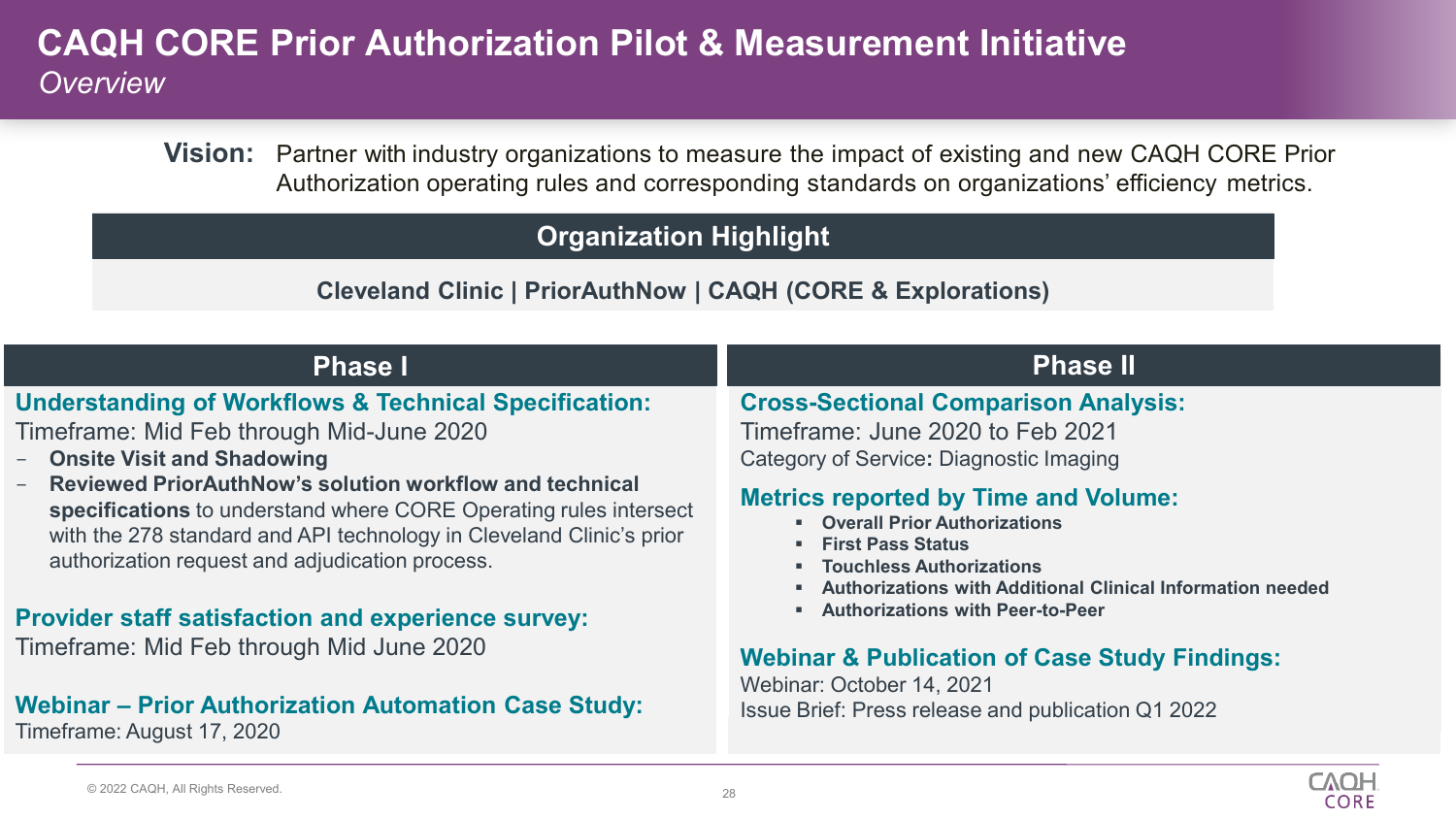### **Automation Significantly Reduces Staff Time per Prior Authorization**



**CORE**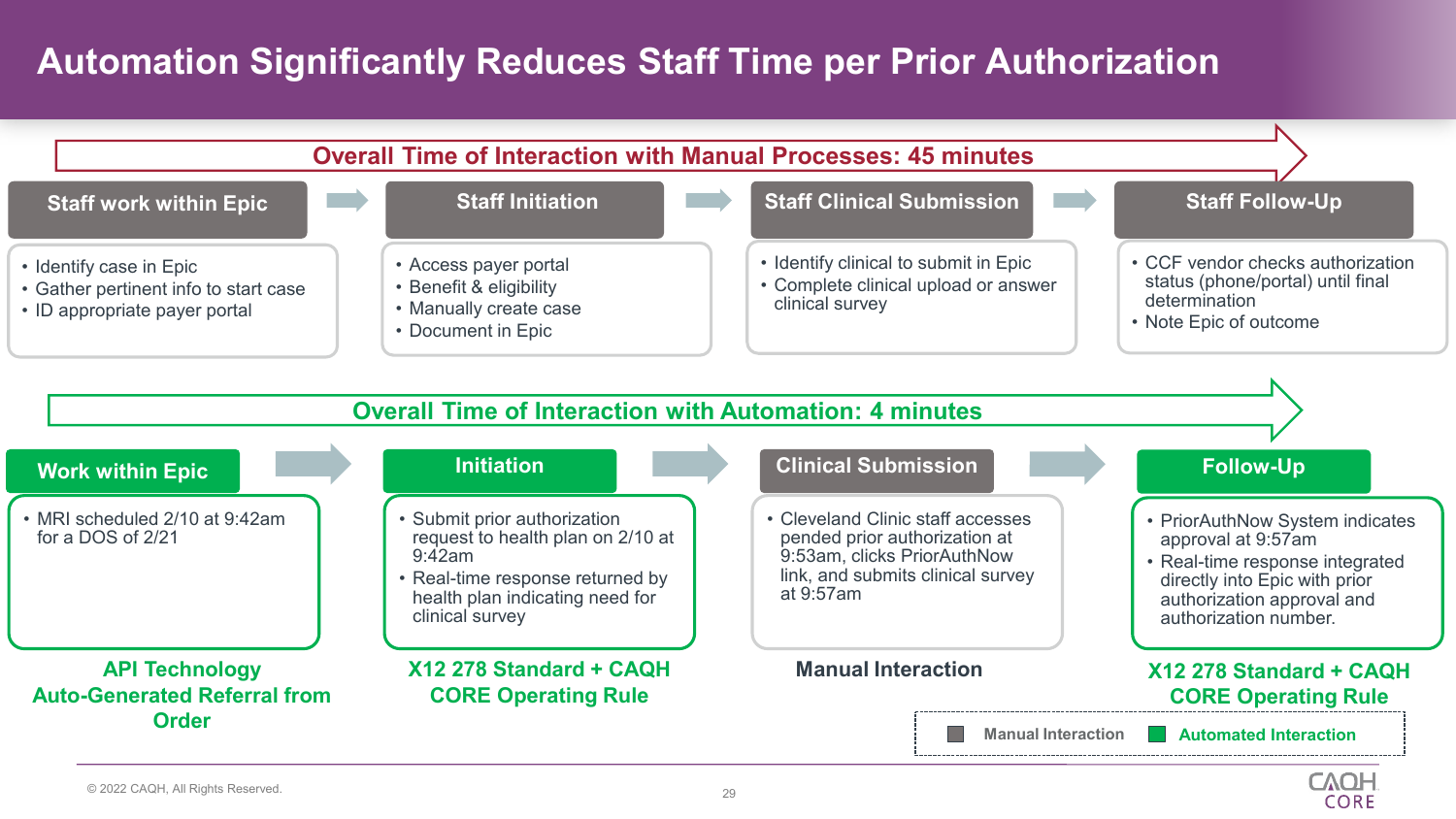### **Key Findings**

Use of technology, including the HIPAA standard, CAQH CORE operating rules, and APIs enables **real time exchange of robust data** to accelerate prior authorization adjudication which **ultimately results in timelier delivery of patient care**



#### **FINDINGS FOR PRIOR AUTHORIZATIONS EXCHANGED WITH AUTOMATION:**

- ‒ **Overall turnaround time was 6.7 days less**
- ‒ **Over 25% were touchless**  they required no staff interaction.
- ‒ Prior authorizations with **first pass approvals were adjudicated 7.9 days faster.**
- ‒ The number of prior authorizations **pended for additional clinical information decreased by over 37%** and **were adjudicated 4.3 days faster.**
- ‒ Prior authorizations that required **peer to peer review,** a time-consuming process, **were adjudicated 11 days faster.**

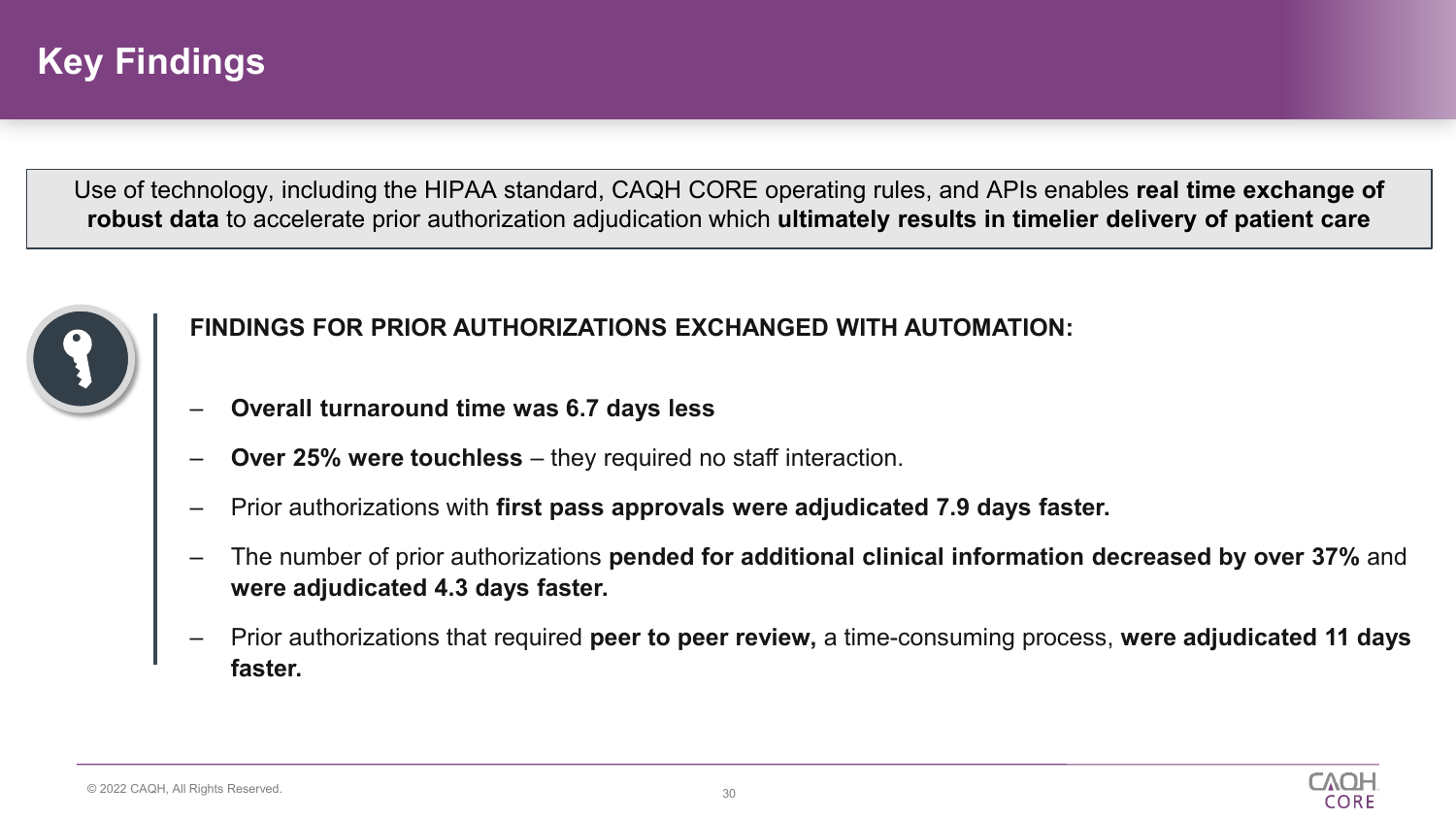### **Audience Q&A**



#### **Download a copy of today's presentation slides at caqh.org/core/events**

- Navigate to the Resources section for today's event to find a PDF version of today's presentation slides.
- The slides and webinar recording will be emailed to all attendees and registrants in the next 1-2 business days.